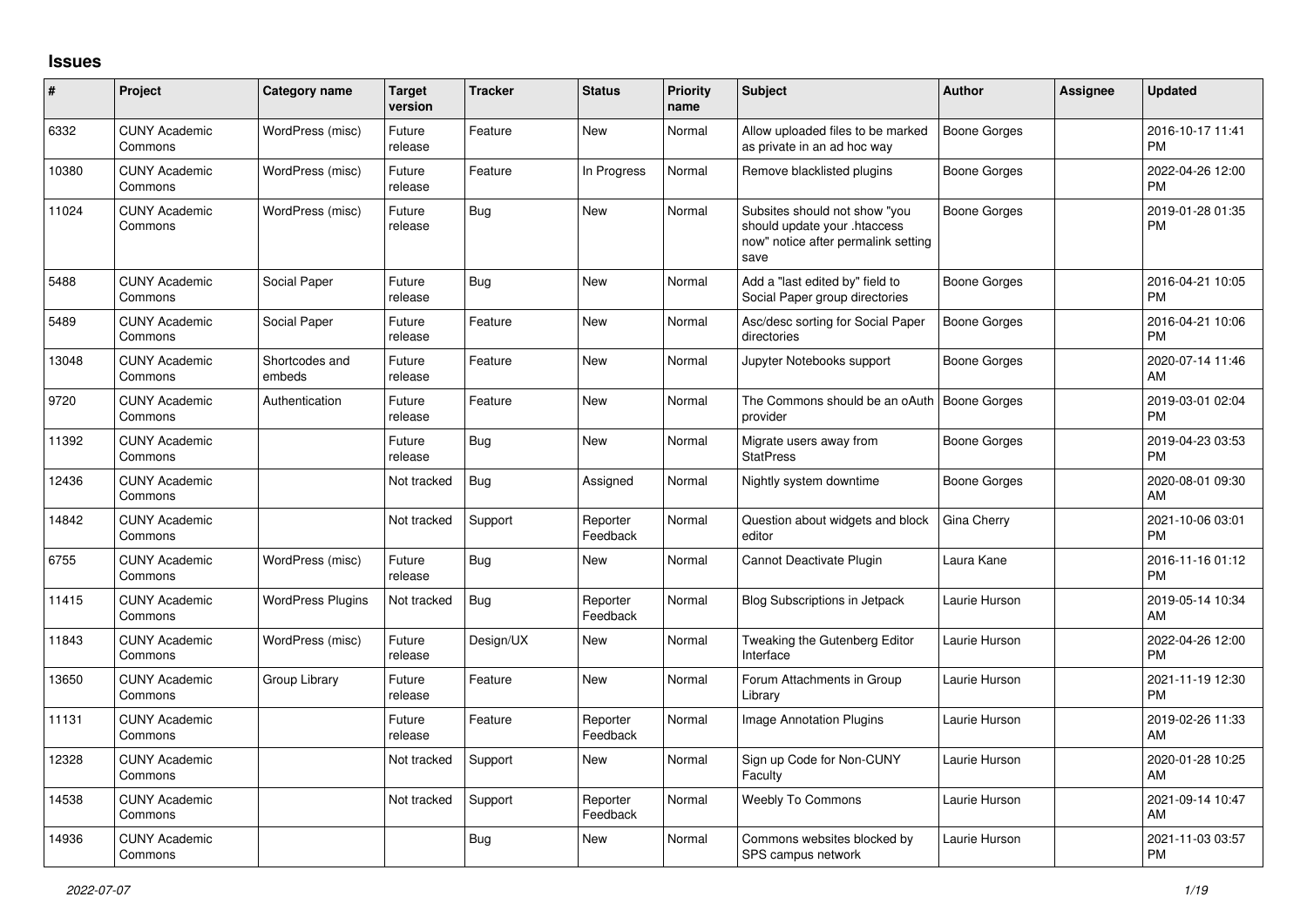| #     | Project                         | <b>Category name</b>       | <b>Target</b><br>version | <b>Tracker</b> | <b>Status</b>        | <b>Priority</b><br>name | <b>Subject</b>                                                                                | Author        | <b>Assignee</b> | <b>Updated</b>                |
|-------|---------------------------------|----------------------------|--------------------------|----------------|----------------------|-------------------------|-----------------------------------------------------------------------------------------------|---------------|-----------------|-------------------------------|
| 14940 | <b>CUNY Academic</b><br>Commons |                            |                          | <b>Bug</b>     | <b>New</b>           | Normal                  | Discrepancy between Commons<br>profile "sites" and actual # of sites                          | Laurie Hurson |                 | 2021-11-08 11:09<br>AM        |
| 15176 | <b>CUNY Academic</b><br>Commons |                            | Not tracked              | Support        | Reporter<br>Feedback | Normal                  | Archiving Q Writing & Old<br>Wordpress Sites on the Commons                                   | Laurie Hurson |                 | 2022-02-08 10:28<br>AM        |
| 15613 | <b>CUNY Academic</b><br>Commons |                            | 2.0.3                    | Feature        | Reporter<br>Feedback | Normal                  | Adding "Passster" plugin                                                                      | Laurie Hurson |                 | 2022-06-29 11:32<br>AM        |
| 15757 | <b>CUNY Academic</b><br>Commons |                            |                          | <b>Bug</b>     | New                  | Normal                  | Members # do not match                                                                        | Laurie Hurson |                 | 2022-03-30 04:52<br><b>PM</b> |
| 15923 | <b>CUNY Academic</b><br>Commons |                            | Not tracked              | Feature        | Reporter<br>Feedback | Normal                  | <b>Bellows Plugin Adjustments</b>                                                             | Laurie Hurson |                 | 2022-04-20 10:10<br>AM        |
| 16332 | <b>CUNY Academic</b><br>Commons |                            |                          | Feature        | New                  | Normal                  | Refining the OER Tag: Remove<br>OER tag option from Creation<br>Process                       | Laurie Hurson |                 | 2022-07-05 01:07<br><b>PM</b> |
| 16335 | <b>CUNY Academic</b><br>Commons |                            |                          | Feature        | New                  | Normal                  | Revisiting options and functions of<br>Creative Commons license widget                        | Laurie Hurson |                 | 2022-07-06 11:17<br>AM        |
| 6356  | <b>CUNY Academic</b><br>Commons | <b>WordPress Plugins</b>   | Future<br>release        | <b>Bug</b>     | Reporter<br>Feedback | Low                     | Should Subscribe2 be<br>deprecated?                                                           | Luke Waltzer  |                 | 2017-03-20 12:20<br><b>PM</b> |
| 12360 | <b>CUNY Academic</b><br>Commons | <b>WordPress Themes</b>    | Not tracked              | <b>Bug</b>     | Reporter<br>Feedback | Normal                  | site just says "DANTE We are<br>currently in maintenance mode,<br>please check back shortly." | Marilyn Weber |                 | 2020-02-04 12:13<br><b>PM</b> |
| 14911 | <b>CUNY Academic</b><br>Commons | <b>WordPress Themes</b>    | Not tracked              | Support        | New                  | Normal                  | Twentytwentyone theme                                                                         | Marilyn Weber |                 | 2021-10-28 10:37<br>AM        |
| 14074 | <b>CUNY Academic</b><br>Commons | WordPress (misc)           | Not tracked              | Support        | Reporter<br>Feedback | Normal                  | page password protection problem                                                              | Marilyn Weber |                 | 2021-03-02 11:03<br>AM        |
| 5199  | <b>CUNY Academic</b><br>Commons | Social Paper               | Future<br>release        | Feature        | New                  | Normal                  | add tables to the SP editor                                                                   | Marilyn Weber |                 | 2016-10-24 11:27<br>AM        |
| 5205  | <b>CUNY Academic</b><br>Commons | Social Paper               | Future<br>release        | Feature        | <b>New</b>           | Normal                  | Social Paper folders                                                                          | Marilyn Weber |                 | 2016-02-11 10:24<br><b>PM</b> |
| 13975 | <b>CUNY Academic</b><br>Commons | Social Paper               | Not tracked              | Support        | Reporter<br>Feedback | Normal                  | can't approve comments on Social<br>Paper paper                                               | Marilyn Weber |                 | 2021-02-12 09:33<br>AM        |
| 10273 | <b>CUNY Academic</b><br>Commons | Registration               | Not tracked              | Support        | Reporter<br>Feedback | Normal                  | users combining CF and campus<br>address                                                      | Marilyn Weber |                 | 2019-09-18 10:58<br>AM        |
| 5992  | <b>CUNY Academic</b><br>Commons | <b>Email Notifications</b> | Future<br>release        | Feature        | New                  | Normal                  | Changing the From line of<br>autogenerated blog emails                                        | Marilyn Weber |                 | 2018-09-27 05:19<br>PM        |
| 12350 | <b>CUNY Academic</b><br>Commons | <b>Blogs (BuddyPress)</b>  | Not tracked              | Support        | Reporter<br>Feedback | Normal                  | URL creation problem                                                                          | Marilyn Weber |                 | 2020-02-03 11:27<br>AM        |
| 10657 | <b>CUNY Academic</b><br>Commons |                            | Not tracked              | Support        | Reporter<br>Feedback | Normal                  | child theme problems                                                                          | Marilyn Weber |                 | 2018-11-08 01:19<br><b>PM</b> |
| 11509 | <b>CUNY Academic</b><br>Commons |                            | Not tracked              | Support        | Reporter<br>Feedback | Normal                  | deleted Page causing a Menu<br>problem?                                                       | Marilyn Weber |                 | 2019-06-04 09:54<br>AM        |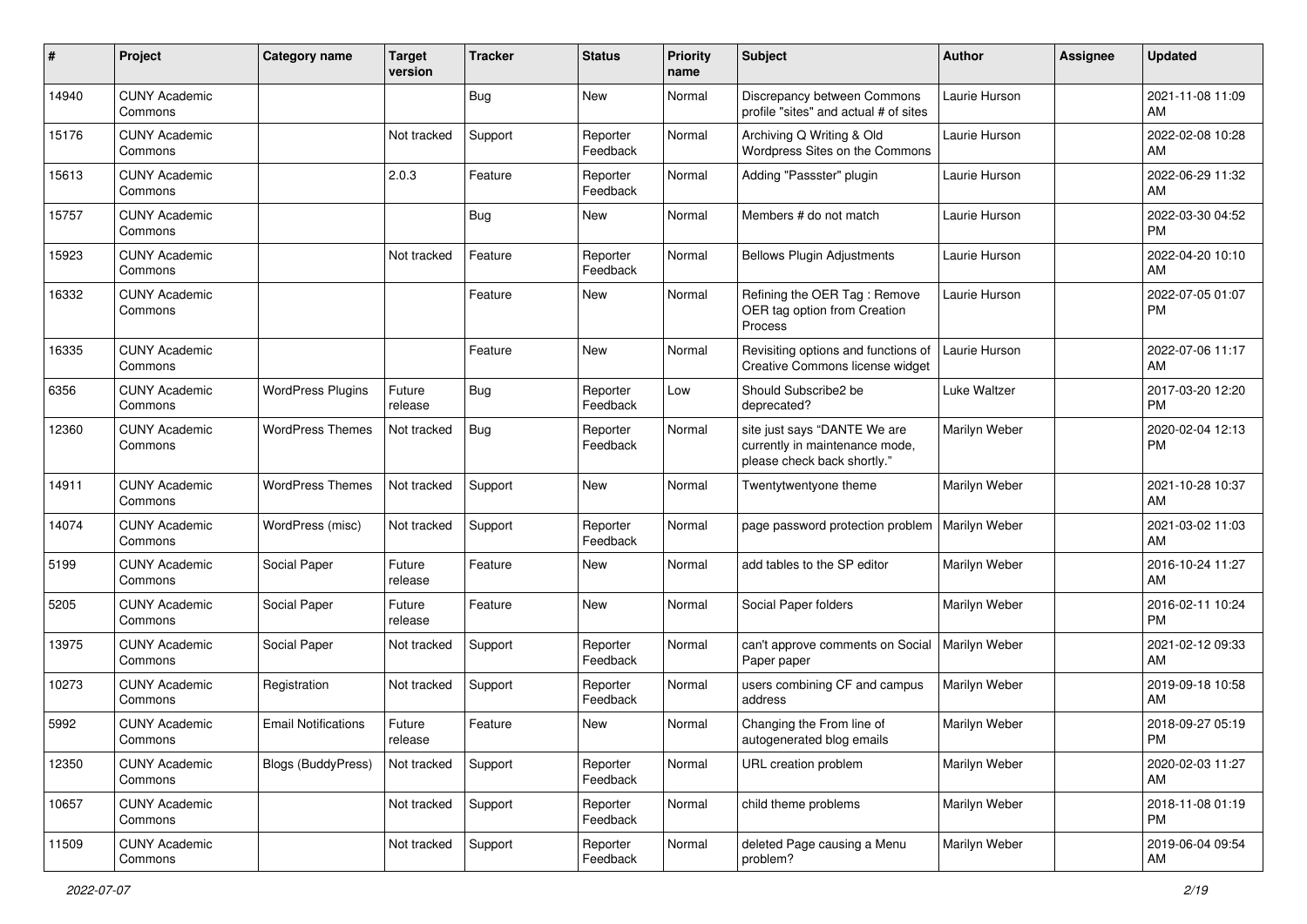| #     | Project                         | <b>Category name</b> | <b>Target</b><br>version | <b>Tracker</b> | <b>Status</b>        | <b>Priority</b><br>name | <b>Subject</b>                                                    | <b>Author</b> | <b>Assignee</b> | <b>Updated</b>                |
|-------|---------------------------------|----------------------|--------------------------|----------------|----------------------|-------------------------|-------------------------------------------------------------------|---------------|-----------------|-------------------------------|
| 11519 | <b>CUNY Academic</b><br>Commons |                      | Not tracked              | Support        | Assigned             | Normal                  | comment option not appearing                                      | Marilyn Weber |                 | 2019-09-24 10:28<br>AM        |
| 11771 | <b>CUNY Academic</b><br>Commons |                      | Not tracked              | Support        | Reporter<br>Feedback | Normal                  | post displays in sections                                         | Marilyn Weber |                 | 2019-08-20 10:34<br>AM        |
| 11787 | <b>CUNY Academic</b><br>Commons |                      | Not tracked              | Support        | Reporter<br>Feedback | Normal                  | automated comments notifications<br>on ZenDesk                    | Marilyn Weber |                 | 2019-08-26 06:18<br>PM        |
| 11848 | <b>CUNY Academic</b><br>Commons |                      | Not tracked              | Support        | Hold                 | Normal                  | a Dean of Faculty wants to share a<br>large file                  | Marilyn Weber |                 | 2019-09-24 08:44<br>AM        |
| 12352 | <b>CUNY Academic</b><br>Commons |                      | Not tracked              | Support        | <b>New</b>           | Normal                  | "posts list" page builder block<br>option                         | Marilyn Weber |                 | 2020-02-03 01:29<br><b>PM</b> |
| 13034 | <b>CUNY Academic</b><br>Commons |                      | Not tracked              | Support        | Reporter<br>Feedback | Normal                  | a site is asking people to join the<br>Commons to get a download  | Marilyn Weber |                 | 2020-07-12 07:23<br>AM        |
| 13255 | <b>CUNY Academic</b><br>Commons |                      | Not tracked              | Support        | Reporter<br>Feedback | Normal                  | Accessibility problems                                            | Marilyn Weber |                 | 2020-09-01 05:48<br><b>PM</b> |
| 13912 | <b>CUNY Academic</b><br>Commons |                      | Not tracked              | Feature        | Hold                 | Low                     | posting "missed schedule"                                         | Marilyn Weber |                 | 2021-02-23 10:46<br>AM        |
| 14398 | <b>CUNY Academic</b><br>Commons |                      | Not tracked              | Support        | Reporter<br>Feedback | Normal                  | Events plug-in notification problem                               | Marilyn Weber |                 | 2021-05-11 11:21<br>AM        |
| 14784 | <b>CUNY Academic</b><br>Commons |                      |                          | Support        | Reporter<br>Feedback | Normal                  | User report of logo problem when<br>using Customizer theme        | Marilyn Weber |                 | 2021-09-17 10:25<br>AM        |
| 14900 | <b>CUNY Academic</b><br>Commons |                      | Not tracked              | Support        | Reporter<br>Feedback | Normal                  | previous theme?                                                   | Marilyn Weber |                 | 2021-10-25 10:31<br>AM        |
| 15045 | <b>CUNY Academic</b><br>Commons |                      |                          | Support        | New                  | Normal                  | no result for KCeL in the search<br>box on the commons            | Marilyn Weber |                 | 2021-12-10 11:29<br>AM        |
| 15169 | <b>CUNY Academic</b><br>Commons |                      | 2.0.3                    | Support        | Reporter<br>Feedback | Normal                  | new Prelude website zipfiles for<br>custom theme and other files. | Marilyn Weber |                 | 2022-06-29 11:32<br>AM        |
| 15260 | <b>CUNY Academic</b><br>Commons |                      |                          | Support        | Reporter<br>Feedback | Normal                  | Diacritical markings   European<br>Stages                         | Marilyn Weber |                 | 2022-02-04 08:16<br>AM        |
| 15370 | <b>CUNY Academic</b><br>Commons |                      |                          | Support        | Reporter<br>Feedback | Normal                  | All-in-One Event Calendar?                                        | Marilyn Weber |                 | 2022-02-17 11:03<br>AM        |
| 15565 | <b>CUNY Academic</b><br>Commons |                      |                          | Support        | New                  | Normal                  | Events - send updates to an email<br>listserv                     | Marilyn Weber |                 | 2022-03-10 01:06<br><b>PM</b> |
| 15655 | <b>CUNY Academic</b><br>Commons |                      | 2.0.3                    | Support        | Reporter<br>Feedback | Normal                  | Event Aggregator plugin?                                          | Marilyn Weber |                 | 2022-06-29 11:32<br>AM        |
| 15685 | <b>CUNY Academic</b><br>Commons |                      |                          | Support        | New                  | High                    | problem with chrome?                                              | Marilyn Weber |                 | 2022-04-25 03:40<br><b>PM</b> |
| 15816 | <b>CUNY Academic</b><br>Commons |                      | Not tracked              | Support        | <b>New</b>           | Normal                  | slow loading at SPS                                               | Marilyn Weber |                 | 2022-04-05 01:26<br>PM        |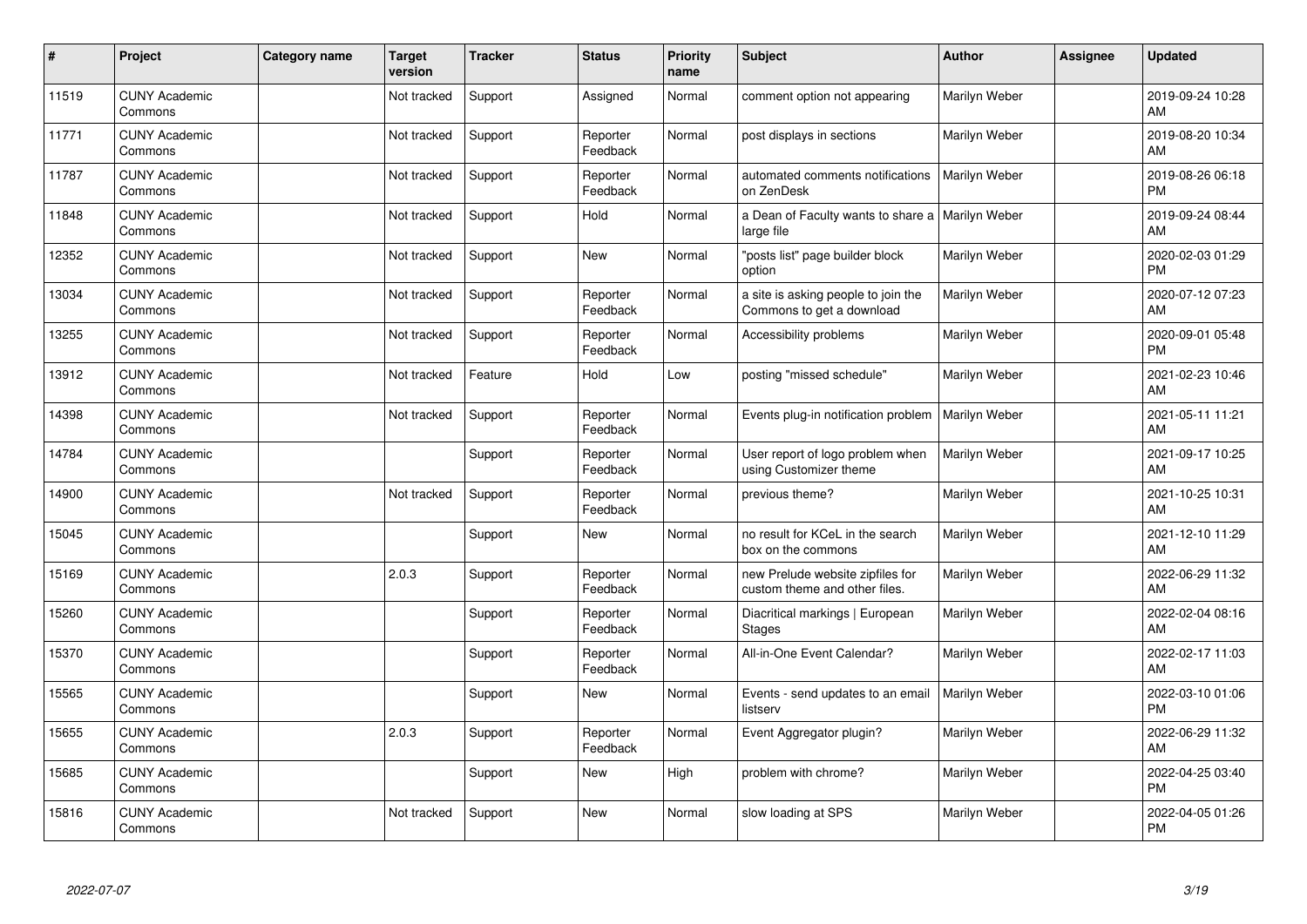| #     | Project                         | <b>Category name</b>     | <b>Target</b><br>version | <b>Tracker</b> | <b>Status</b>        | <b>Priority</b><br>name | <b>Subject</b>                                                                             | <b>Author</b>           | Assignee | <b>Updated</b>                |
|-------|---------------------------------|--------------------------|--------------------------|----------------|----------------------|-------------------------|--------------------------------------------------------------------------------------------|-------------------------|----------|-------------------------------|
| 16099 | <b>CUNY Academic</b><br>Commons |                          |                          | Support        | Reporter<br>Feedback | Normal                  | request for Newsletter Glue                                                                | Marilyn Weber           |          | 2022-05-13 12:14<br><b>PM</b> |
| 10769 | <b>CUNY Academic</b><br>Commons | <b>WordPress Themes</b>  | Not tracked              | <b>Bug</b>     | Reporter<br>Feedback | Normal                  | 2011 Theme Sidebar                                                                         | Mark Webb               |          | 2018-12-04 04:09<br><b>PM</b> |
| 11120 | <b>CUNY Academic</b><br>Commons | <b>WordPress Plugins</b> | Not tracked              | <b>Bug</b>     | Reporter<br>Feedback | Normal                  | Events Manager Events Not<br>Showing Up                                                    | Mark Webb               |          | 2019-02-27 04:10<br><b>PM</b> |
| 364   | <b>CUNY Academic</b><br>Commons | <b>WordPress Plugins</b> | Future<br>release        | Feature        | <b>New</b>           | Normal                  | <b>Bulletin Board</b>                                                                      | <b>Matt Gold</b>        |          | 2015-01-05 08:50<br><b>PM</b> |
| 16314 | <b>CUNY Academic</b><br>Commons | <b>WordPress Plugins</b> |                          | Feature        | New                  | Normal                  | Install Multicollab plug-in?                                                               | Raffi<br>Khatchadourian |          | 2022-06-29 03:44<br><b>PM</b> |
| 11077 | <b>CUNY Academic</b><br>Commons | Events                   | Not tracked              | Feature        | Reporter<br>Feedback | Normal                  | Show event category description<br>in event list view                                      | Raffi<br>Khatchadourian |          | 2019-02-12 10:38<br><b>PM</b> |
| 14792 | <b>CUNY Academic</b><br>Commons |                          |                          | Bug            | <b>New</b>           | Normal                  | Inconsistent email notifications<br>from gravity forms                                     | Raffi<br>Khatchadourian |          | 2021-10-04 01:50<br><b>PM</b> |
| 16290 | <b>CUNY Academic</b><br>Commons |                          |                          | Feature        | Reporter<br>Feedback | Normal                  | Add Table Of Contents Block<br>plug-in                                                     | Raffi<br>Khatchadourian |          | 2022-06-24 10:26<br>AM        |
| 16294 | <b>CUNY Academic</b><br>Commons |                          |                          | Bug            | <b>New</b>           | Urgent                  | CAC is down                                                                                | Raffi<br>Khatchadourian |          | 2022-06-27 02:00<br><b>PM</b> |
| 16255 | <b>CUNY Academic</b><br>Commons | WordPress (misc)         |                          | <b>Bug</b>     | <b>New</b>           | Normal                  | Need to define 'MULTISITE'<br>constant in wp-config.php                                    | Raymond Hoh             |          | 2022-06-19 09:31<br>AM        |
| 11788 | <b>CUNY Academic</b><br>Commons | <b>WordPress Plugins</b> | Future<br>release        | Support        | Reporter<br>Feedback | Normal                  | Plugin Request - Browse Aloud                                                              | scott voth              |          | 2019-09-24 08:42<br>AM        |
| 12573 | <b>CUNY Academic</b><br>Commons | <b>WordPress Plugins</b> | Future<br>release        | <b>Bug</b>     | New                  | Normal                  | <b>CommentPress Core Issues</b>                                                            | scott voth              |          | 2020-03-24 04:32<br><b>PM</b> |
| 11860 | <b>CUNY Academic</b><br>Commons | Registration             | Future<br>release        | Feature        | <b>New</b>           | Normal                  | Ensure Students Are Aware They<br>Can Use Aliases At Registration                          | scott voth              |          | 2019-09-24 08:46<br>AM        |
| 10982 | <b>CUNY Academic</b><br>Commons | Domain Mapping           | Not tracked              | Support        | Reporter<br>Feedback | Normal                  | <b>CNAME</b> question                                                                      | scott voth              |          | 2019-01-22 04:29<br><b>PM</b> |
| 14629 | <b>CUNY Academic</b><br>Commons |                          | Not tracked              | <b>Bug</b>     | Reporter<br>Feedback | Normal                  | Possible Post Order Bug?                                                                   | <b>Syelle Graves</b>    |          | 2021-09-14 10:47<br>AM        |
| 16318 | <b>CUNY Academic</b><br>Commons |                          |                          | <b>Bug</b>     | New                  | Normal                  | Unable to Access block editor or<br>embed YouTube videos in new<br>pages, in one site only | <b>Syelle Graves</b>    |          | 2022-07-01 06:53<br><b>PM</b> |
| 11556 | <b>CUNY Academic</b><br>Commons | Courses                  | Not tracked              | <b>Bug</b>     | Reporter<br>Feedback | Normal                  | Instructor name given in course<br>listing                                                 | Tom Harbison            |          | 2019-06-25 04:12<br><b>PM</b> |
| 12198 | <b>CUNY Academic</b><br>Commons |                          | Not tracked              | <b>Bug</b>     | Reporter<br>Feedback | Normal                  | Duplicate listing in My Sites                                                              | Tom Harbison            |          | 2019-12-09 05:50<br><b>PM</b> |
| 2576  | <b>NYCDH Community</b><br>Site  |                          |                          | <b>Bug</b>     | Hold                 | Low                     | <b>Test Next Button in Javascript</b><br><b>Tutorial Under Activities</b>                  | <b>Mark Newton</b>      | Alex Gil | 2013-05-18 02:55<br><b>PM</b> |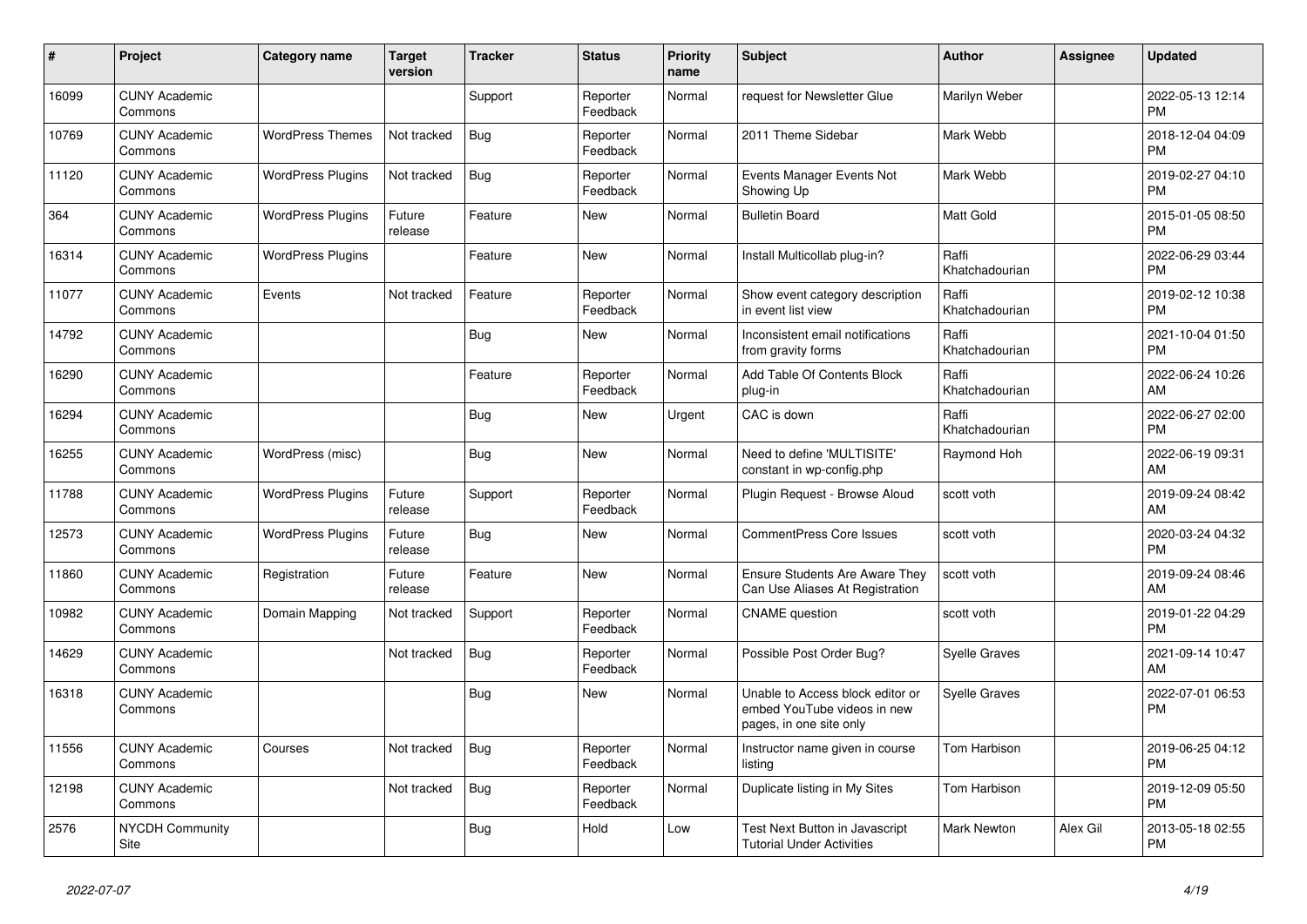| #     | <b>Project</b>                  | Category name                  | <b>Target</b><br>version | <b>Tracker</b> | <b>Status</b>        | <b>Priority</b><br>name | <b>Subject</b>                                                                             | Author              | Assignee          | <b>Updated</b>                |
|-------|---------------------------------|--------------------------------|--------------------------|----------------|----------------------|-------------------------|--------------------------------------------------------------------------------------------|---------------------|-------------------|-------------------------------|
| 2577  | <b>NYCDH Community</b><br>Site  |                                |                          | Feature        | Assigned             | Low                     | Investigate Potential to Add Links<br>to the Forum                                         | Mark Newton         | Alex Gil          | 2013-05-16 09:40<br><b>PM</b> |
| 11968 | JustPublics@365<br>MediaCamp    |                                |                          | Feature        | <b>New</b>           | Normal                  | Nanoscience Retractable Display<br>Unit                                                    | Donald Cherry       | Bonnie<br>Eissner | 2021-02-19 08:50<br>AM        |
| 9926  | <b>CUNY Academic</b><br>Commons | <b>WordPress Plugins</b>       | Future<br>release        | Bug            | New                  | Normal                  | twitter-mentions-as-comments<br>cron jobs can run long                                     | Boone Gorges        | Boone<br>Gorges   | 2018-10-24 12:34<br><b>PM</b> |
| 14987 | <b>CUNY Academic</b><br>Commons | <b>WordPress Plugins</b>       | Future<br>release        | <b>Bug</b>     | <b>New</b>           | Normal                  | Elementor update causes<br>database freeze-up                                              | Boone Gorges        | Boone<br>Gorges   | 2021-11-29 12:02<br><b>PM</b> |
| 1508  | <b>CUNY Academic</b><br>Commons | WordPress (misc)               | Future<br>release        | Feature        | Assigned             | Normal                  | Share login cookies across<br>mapped domains                                               | Boone Gorges        | Boone<br>Gorges   | 2012-07-02 12:12<br><b>PM</b> |
| 13835 | <b>CUNY Academic</b><br>Commons | WordPress (misc)               | Future<br>release        | Feature        | New                  | Normal                  | Allow OneSearch widget to have<br>'CUNY' as campus                                         | Boone Gorges        | Boone<br>Gorges   | 2021-11-19 12:39<br><b>PM</b> |
| 7663  | <b>CUNY Academic</b><br>Commons | Social Paper                   | Future<br>release        | Bug            | <b>New</b>           | Normal                  | Social Paper notifications not<br>formatted correctly on secondary<br>sites                | Boone Gorges        | Boone<br>Gorges   | 2018-04-16 03:52<br><b>PM</b> |
| 3002  | <b>CUNY Academic</b><br>Commons | Search                         | Future<br>release        | Feature        | Assigned             | Normal                  | Overhaul CAC search by using<br>external search appliance                                  | Boone Gorges        | Boone<br>Gorges   | 2020-07-15 03:05<br><b>PM</b> |
| 11945 | <b>CUNY Academic</b><br>Commons | Reckoning                      | Future<br>release        | Feature        | Reporter<br>Feedback | Normal                  | Add Comments bubble to<br>Reckoning views                                                  | Boone Gorges        | Boone<br>Gorges   | 2019-11-12 05:14<br><b>PM</b> |
| 3048  | <b>CUNY Academic</b><br>Commons | <b>Public Portfolio</b>        | Future<br>release        | Feature        | <b>New</b>           | Low                     | Images for rich text profile fields                                                        | Boone Gorges        | Boone<br>Gorges   | 2014-02-19 12:56<br><b>PM</b> |
| 14184 | <b>CUNY Academic</b><br>Commons | <b>Public Portfolio</b>        | Future<br>release        | Feature        | <b>New</b>           | Normal                  | Centralized mechanism for storing<br>Campus affiliations                                   | Boone Gorges        | Boone<br>Gorges   | 2022-01-04 11:35<br>AM        |
| 10794 | <b>CUNY Academic</b><br>Commons | Performance                    | Not tracked              | Bug            | <b>New</b>           | Normal                  | Memcached connection<br>occasionally breaks                                                | Boone Gorges        | Boone<br>Gorges   | 2018-12-06 03:30<br><b>PM</b> |
| 5234  | <b>CUNY Academic</b><br>Commons | Membership                     | Future<br>release        | Feature        | Assigned             | Normal                  | Write Unconfirmed patch for WP                                                             | <b>Boone Gorges</b> | Boone<br>Gorges   | 2016-10-24 11:18<br>AM        |
| 3230  | <b>CUNY Academic</b><br>Commons | Internal Tools and<br>Workflow | Not tracked              | Feature        | Assigned             | High                    | Scripts for quicker<br>provisioning/updating of<br>development environments                | <b>Boone Gorges</b> | Boone<br>Gorges   | 2016-01-26 04:54<br><b>PM</b> |
| 14309 | <b>CUNY Academic</b><br>Commons | Group Library                  | Future<br>release        | Feature        | New                  | Normal                  | Better handling of<br>bp group document file download<br>attempts when file is not present | <b>Boone Gorges</b> | Boone<br>Gorges   | 2021-11-19 12:28<br><b>PM</b> |
| 3193  | <b>CUNY Academic</b><br>Commons | Group Forums                   | Future<br>release        | Feature        | Assigned             | Normal                  | bbPress 2.x dynamic roles and<br><b>RBE</b>                                                | <b>Boone Gorges</b> | Boone<br>Gorges   | 2014-09-30 01:30<br><b>PM</b> |
| 12091 | <b>CUNY Academic</b><br>Commons | <b>Group Files</b>             | Future<br>release        | Feature        | New                  | Normal                  | Improved pre-upload file validation<br>for bp-group-documents                              | <b>Boone Gorges</b> | Boone<br>Gorges   | 2019-11-14 01:21<br><b>PM</b> |
| 3580  | <b>CUNY Academic</b><br>Commons | Group Blogs                    | Future<br>release        | Feature        | New                  | Normal                  | Multiple blogs per group                                                                   | Boone Gorges        | Boone<br>Gorges   | 2018-02-20 02:02<br><b>PM</b> |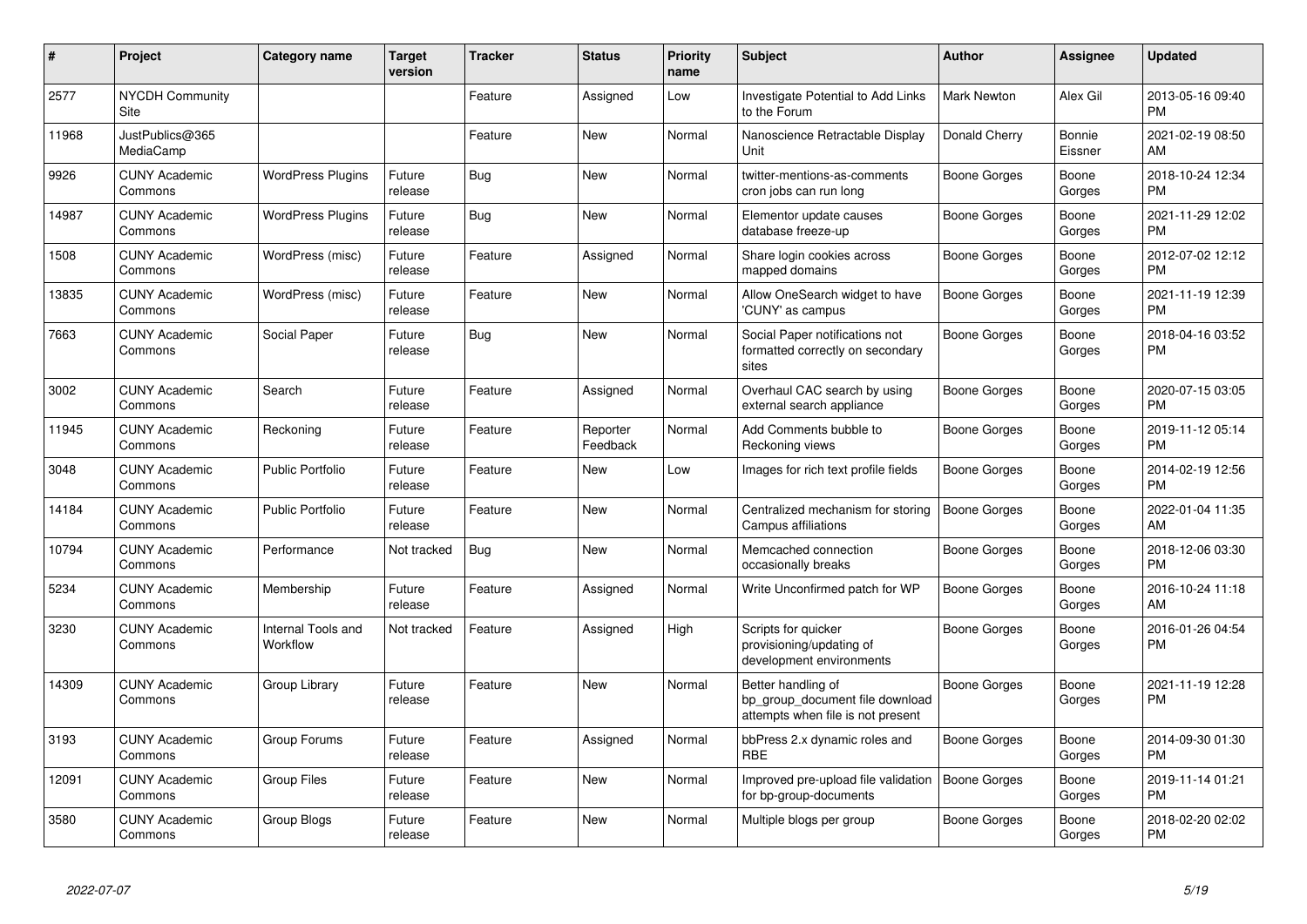| #     | Project                         | <b>Category name</b>       | <b>Target</b><br>version | <b>Tracker</b> | <b>Status</b>        | <b>Priority</b><br>name | <b>Subject</b>                                                                            | <b>Author</b>       | <b>Assignee</b> | <b>Updated</b>                |
|-------|---------------------------------|----------------------------|--------------------------|----------------|----------------------|-------------------------|-------------------------------------------------------------------------------------------|---------------------|-----------------|-------------------------------|
| 4481  | <b>CUNY Academic</b><br>Commons | Events                     | Future<br>release        | Feature        | New                  | Normal                  | Group admins/mods should have<br>the ability to unlink an event from<br>the group         | <b>Boone Gorges</b> | Boone<br>Gorges | 2017-04-24 03:53<br><b>PM</b> |
| 12042 | <b>CUNY Academic</b><br>Commons | <b>Email Notifications</b> | Future<br>release        | Feature        | <b>New</b>           | Normal                  | Improved error logging for BPGES<br>send queue                                            | Boone Gorges        | Boone<br>Gorges | 2021-11-19 12:25<br><b>PM</b> |
| 1165  | <b>CUNY Academic</b><br>Commons | <b>Email Invitations</b>   | Future<br>release        | Feature        | Assigned             | Low                     | Allow saved lists of invitees under<br>Send Invites                                       | Boone Gorges        | Boone<br>Gorges | 2015-11-09 06:03<br><b>PM</b> |
| 1166  | <b>CUNY Academic</b><br>Commons | <b>Email Invitations</b>   | Future<br>release        | Feature        | New                  | Low                     | Better organizational tools for Sent<br>Invites                                           | Boone Gorges        | Boone<br>Gorges | 2015-11-09 06:02<br><b>PM</b> |
| 1167  | <b>CUNY Academic</b><br>Commons | <b>Email Invitations</b>   | Future<br>release        | Feature        | New                  | Low                     | Allow email invitations to be resent                                                      | Boone Gorges        | Boone<br>Gorges | 2015-11-12 12:53<br>AM        |
| 13466 | <b>CUNY Academic</b><br>Commons | Cavalcade                  | Future<br>release        | Feature        | New                  | Normal                  | Automated cleanup for duplicate<br>Cavalcade tasks                                        | Boone Gorges        | Boone<br>Gorges | 2020-10-13 05:24<br><b>PM</b> |
| 618   | <b>CUNY Academic</b><br>Commons | <b>BuddyPress Docs</b>     | Future<br>release        | Feature        | Assigned             | Normal                  | <b>BuddyPress Docs: export formats</b>                                                    | <b>Boone Gorges</b> | Boone<br>Gorges | 2015-11-09 05:38<br><b>PM</b> |
| 1417  | <b>CUNY Academic</b><br>Commons | <b>BuddyPress Docs</b>     | Future<br>release        | Feature        | Assigned             | Low                     | Bulk actions for BuddyPress Docs                                                          | <b>Boone Gorges</b> | Boone<br>Gorges | 2016-10-17 10:41<br><b>PM</b> |
| 1422  | <b>CUNY Academic</b><br>Commons | <b>BuddyPress Docs</b>     | Future<br>release        | Feature        | Assigned             | Normal                  | Make "created Doc" activity icons<br>non-mini                                             | <b>Boone Gorges</b> | Boone<br>Gorges | 2015-11-09 05:48<br><b>PM</b> |
| 1744  | <b>CUNY Academic</b><br>Commons | <b>BuddyPress Docs</b>     | Future<br>release        | Feature        | Assigned             | Normal                  | Spreadsheet-style Docs                                                                    | <b>Boone Gorges</b> | Boone<br>Gorges | 2015-11-09 06:13<br><b>PM</b> |
| 7022  | <b>CUNY Academic</b><br>Commons | Announcements              | Future<br>release        | Bug            | New                  | Normal                  | Sitewide announcements should<br>be displayed on, and dismissable<br>from, mapped domains | Boone Gorges        | Boone<br>Gorges | 2018-03-22 10:18<br>AM        |
| 12911 | <b>CUNY Academic</b><br>Commons |                            | Not tracked              | Feature        | New                  | Normal                  | Block access to xmlrpc.php based<br>on User-Agent                                         | <b>Boone Gorges</b> | Boone<br>Gorges | 2020-06-09 05:12<br><b>PM</b> |
| 15883 | <b>CUNY Academic</b><br>Commons |                            | 2.1.0                    | Feature        | <b>New</b>           | Normal                  | Release BPGES update                                                                      | Boone Gorges        | Boone<br>Gorges | 2022-05-26 10:39<br>AM        |
| 16092 | <b>CUNY Academic</b><br>Commons |                            | Future<br>release        | Feature        | Hold                 | Normal                  | Don't show main site in Site<br>search results                                            | Boone Gorges        | Boone<br>Gorges | 2022-05-17 03:12<br><b>PM</b> |
| 1460  | <b>CUNY Academic</b><br>Commons | Analytics                  | Future<br>release        | Feature        | Assigned             | Normal                  | Update System Report                                                                      | <b>Brian Foote</b>  | Boone<br>Gorges | 2015-11-09 06:13<br><b>PM</b> |
| 13370 | <b>CUNY Academic</b><br>Commons | Group Library              | Future<br>release        | Feature        | New                  | Normal                  | Library bulk deletion and folder<br>editing                                               | Colin McDonald      | Boone<br>Gorges | 2020-10-13 10:41<br>AM        |
| 15210 | <b>CUNY Academic</b><br>Commons | Analytics                  | Not tracked              | Design/UX      | New                  | Normal                  | Google Analytics improvements                                                             | Colin McDonald      | Boone<br>Gorges | 2022-05-24 10:47<br>AM        |
| 3615  | <b>CUNY Academic</b><br>Commons | Redmine                    | Not tracked              | Feature        | New                  | Low                     | Create Redmine issues via email                                                           | Dominic Giglio      | Boone<br>Gorges | 2017-11-16 11:36<br>AM        |
| 9289  | <b>CUNY Academic</b><br>Commons | <b>WordPress Plugins</b>   | Future<br>release        | Bug            | Reporter<br>Feedback | Normal                  | Email Users Plugin                                                                        | Laurie Hurson       | Boone<br>Gorges | 2018-10-24 12:34<br><b>PM</b> |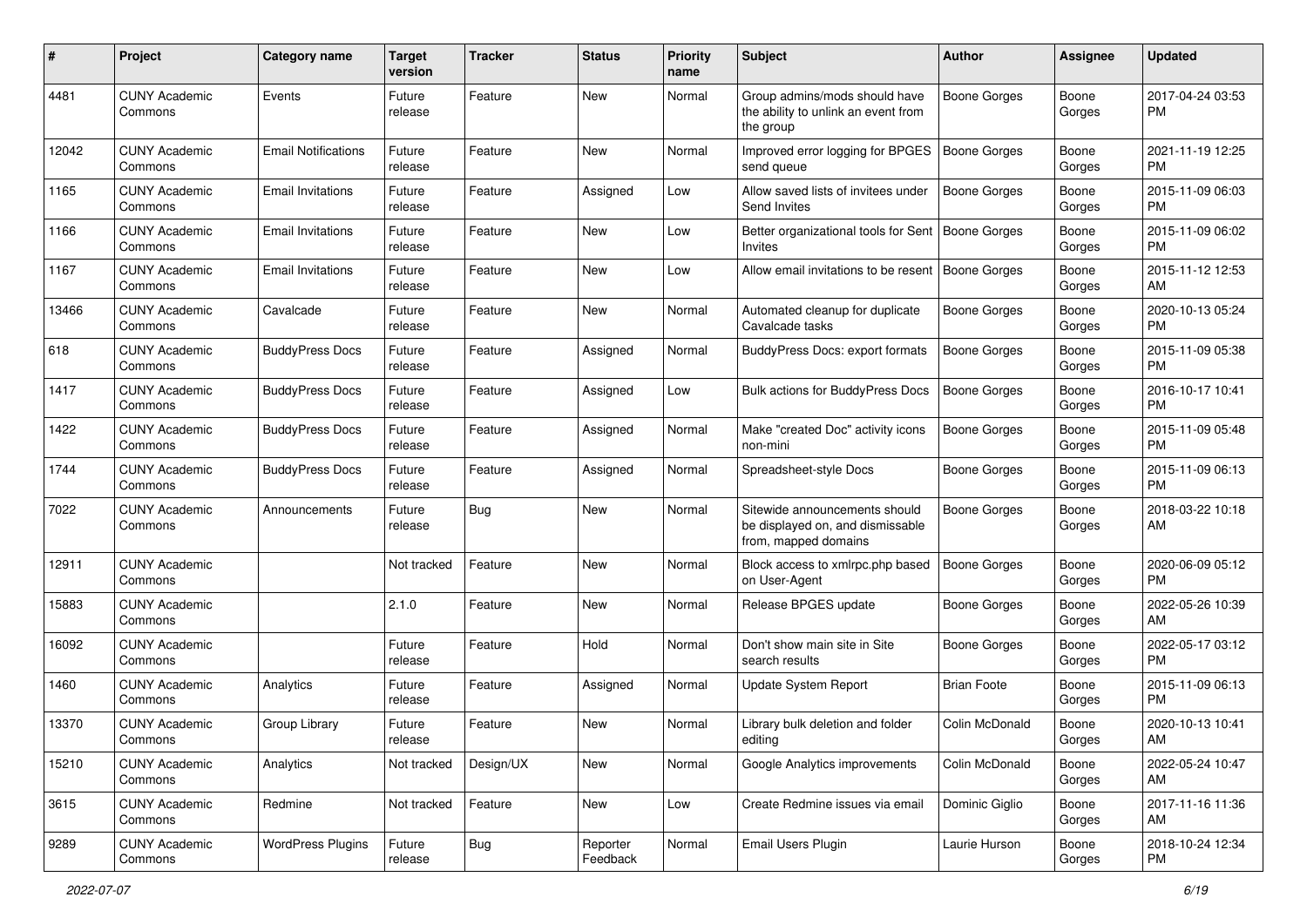| #     | Project                         | Category name             | <b>Target</b><br>version | <b>Tracker</b> | <b>Status</b>        | <b>Priority</b><br>name | <b>Subject</b>                                                                             | <b>Author</b>       | Assignee        | <b>Updated</b>                |
|-------|---------------------------------|---------------------------|--------------------------|----------------|----------------------|-------------------------|--------------------------------------------------------------------------------------------|---------------------|-----------------|-------------------------------|
| 12121 | <b>CUNY Academic</b><br>Commons | <b>WordPress Plugins</b>  | 2.0.3                    | Feature        | Reporter<br>Feedback | Normal                  | Embedding H5P Iframes on<br>Commons Site                                                   | Laurie Hurson       | Boone<br>Gorges | 2022-06-29 11:32<br>AM        |
| 16199 | <b>CUNY Academic</b><br>Commons | <b>Directories</b>        | 2.0.3                    | <b>Bug</b>     | New                  | Normal                  | Removed "Semester" Filter from<br><b>Courses Directory</b>                                 | Laurie Hurson       | Boone<br>Gorges | 2022-06-29 11:32<br>AM        |
| 12438 | <b>CUNY Academic</b><br>Commons | Courses                   | Not tracked              | <b>Bug</b>     | <b>New</b>           | Normal                  | Site appearing twice                                                                       | Laurie Hurson       | Boone<br>Gorges | 2020-02-18 01:34<br><b>PM</b> |
| 14504 | <b>CUNY Academic</b><br>Commons |                           | Not tracked              | Publicity      | Reporter<br>Feedback | Normal                  | Adding showcases to home page<br>menu                                                      | Laurie Hurson       | Boone<br>Gorges | 2022-01-19 03:26<br><b>PM</b> |
| 2610  | <b>CUNY Academic</b><br>Commons | Group Invitations         | Future<br>release        | Feature        | Assigned             | Low                     | Request: Custom invitation<br>message to group invites                                     | local admin         | Boone<br>Gorges | 2015-11-09 06:13<br><b>PM</b> |
| 2325  | <b>CUNY Academic</b><br>Commons | BuddyPress (misc)         | Future<br>release        | Feature        | Assigned             | Low                     | Profile should have separate fields<br>for first/last names                                | local admin         | Boone<br>Gorges | 2015-11-09 06:09<br><b>PM</b> |
| 9211  | <b>CUNY Academic</b><br>Commons | <b>WordPress Plugins</b>  | Future<br>release        | Support        | Reporter<br>Feedback | Normal                  | Auto-Role Setting in Forum Plugin<br><b>Causing Some Confusion</b>                         | Luke Waltzer        | Boone<br>Gorges | 2018-03-13 11:44<br>AM        |
| 7981  | <b>CUNY Academic</b><br>Commons | Social Paper              | Future<br>release        | Bug            | <b>New</b>           | Normal                  | Social Paper comments should not<br>go to spam                                             | <b>Luke Waltzer</b> | Boone<br>Gorges | 2018-04-16 03:52<br><b>PM</b> |
| 9895  | <b>CUNY Academic</b><br>Commons | Onboarding                | Future<br>release        | Feature        | Assigned             | Normal                  | Add "Accept Invitation"<br>link/button/function to Group<br>and/or Site invitation emails? | Luke Waltzer        | Boone<br>Gorges | 2018-06-07 12:42<br><b>PM</b> |
| 6389  | <b>CUNY Academic</b><br>Commons | <b>BuddyPress Docs</b>    | Future<br>release        | Feature        | New                  | Low                     | Make Discussion Area Visible<br>When Editing a Doc                                         | Luke Waltzer        | Boone<br>Gorges | 2016-10-21 04:16<br><b>PM</b> |
| 8835  | <b>CUNY Academic</b><br>Commons | <b>Blogs (BuddyPress)</b> | Future<br>release        | Feature        | New                  | Normal                  | Extend cuny is shortlinks to sites                                                         | Luke Waltzer        | Boone<br>Gorges | 2022-04-26 11:59<br>AM        |
| 5052  | <b>CUNY Academic</b><br>Commons | Social Paper              | Future<br>release        | Feature        | <b>New</b>           | Low                     | Sentence by sentence or line by<br>line comments (SP suggestion #3)                        | Marilyn Weber       | Boone<br>Gorges | 2016-02-11 10:24<br><b>PM</b> |
| 9207  | <b>CUNY Academic</b><br>Commons |                           | Future<br>release        | Support        | Reporter<br>Feedback | Normal                  | display dashboards made in<br>Tableau?                                                     | Marilyn Weber       | Boone<br>Gorges | 2018-04-10 10:42<br>AM        |
| 10678 | <b>CUNY Academic</b><br>Commons |                           | Not tracked              | Bug            | Reporter<br>Feedback | High                    | Newsletter Plugin Not Sending Out   Mark Webb<br><b>Newsletters</b>                        |                     | Boone<br>Gorges | 2019-09-16 09:38<br><b>PM</b> |
| 658   | <b>CUNY Academic</b><br>Commons | <b>WordPress Plugins</b>  | Future<br>release        | Feature        | Assigned             | Normal                  | Rebulid Sitewide Tag Suggestion                                                            | Matt Gold           | Boone<br>Gorges | 2015-01-05 08:47<br><b>PM</b> |
| 1562  | <b>CUNY Academic</b><br>Commons | <b>WordPress Plugins</b>  | Future<br>release        | Feature        | Assigned             | Low                     | Play with NYT Collaborative<br><b>Authoring Tool</b>                                       | Matt Gold           | Boone<br>Gorges | 2015-01-05 08:47<br><b>PM</b> |
| 2223  | <b>CUNY Academic</b><br>Commons | <b>WordPress Plugins</b>  | Future<br>release        | Feature        | Assigned             | Low                     | Add Participad to the CUNY<br><b>Academic Commons</b>                                      | Matt Gold           | Boone<br>Gorges | 2014-09-17 10:03<br><b>PM</b> |
| 9947  | <b>CUNY Academic</b><br>Commons | <b>WordPress Plugins</b>  | Future<br>release        | Feature        | Reporter<br>Feedback | Normal                  | Install H5P quiz plugin                                                                    | Matt Gold           | Boone<br>Gorges | 2018-09-11 11:01<br>AM        |
| 287   | <b>CUNY Academic</b><br>Commons | WordPress (misc)          | Future<br>release        | Feature        | Assigned             | Normal                  | Create troubleshooting tool for<br>account sign-up                                         | Matt Gold           | Boone<br>Gorges | 2015-11-09 06:17<br><b>PM</b> |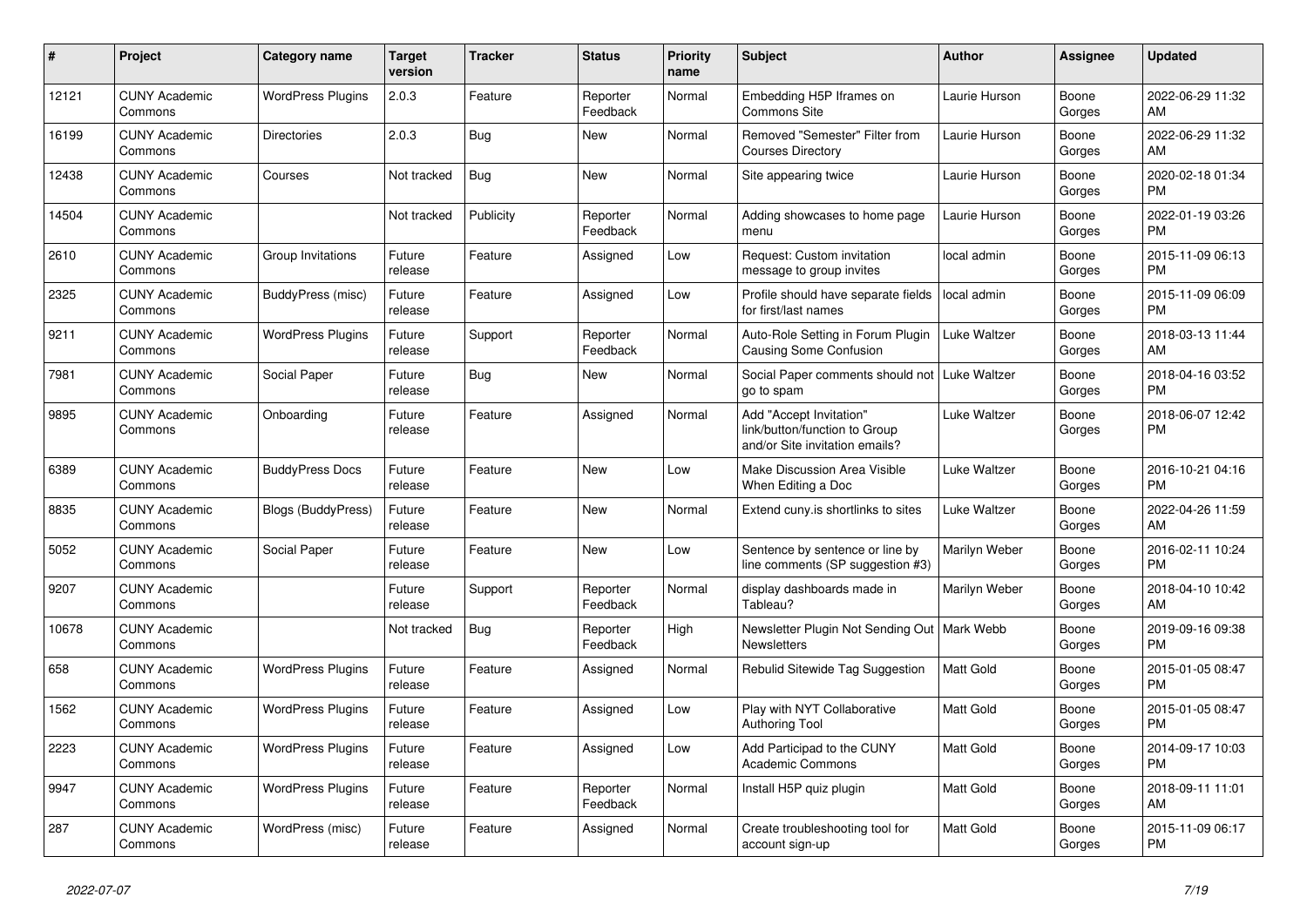| #     | Project                         | <b>Category name</b>       | <b>Target</b><br>version | <b>Tracker</b> | <b>Status</b>        | <b>Priority</b><br>name | <b>Subject</b>                                                        | <b>Author</b>    | Assignee        | <b>Updated</b>                |
|-------|---------------------------------|----------------------------|--------------------------|----------------|----------------------|-------------------------|-----------------------------------------------------------------------|------------------|-----------------|-------------------------------|
| 3759  | <b>CUNY Academic</b><br>Commons | WordPress (misc)           | Future<br>release        | Feature        | Assigned             | Normal                  | Review Interface for Adding Users<br>to Blogs                         | l Matt Gold      | Boone<br>Gorges | 2015-03-24 05:52<br><b>PM</b> |
| 10040 | <b>CUNY Academic</b><br>Commons | WordPress (misc)           | Not tracked              | Bug            | Reporter<br>Feedback | Normal                  | User doesn't see full list of themes                                  | <b>Matt Gold</b> | Boone<br>Gorges | 2018-07-25 10:12<br>AM        |
| 9941  | <b>CUNY Academic</b><br>Commons | Wiki                       | Not tracked              | Support        | Assigned             | Normal                  | Wiki functionality                                                    | Matt Gold        | Boone<br>Gorges | 2018-06-26 10:57<br>AM        |
| 6014  | <b>CUNY Academic</b><br>Commons | Publicity                  | Future<br>release        | Publicity      | Reporter<br>Feedback | Normal                  | Google search listing                                                 | Matt Gold        | Boone<br>Gorges | 2016-09-21 03:48<br><b>PM</b> |
| 2013  | <b>CUNY Academic</b><br>Commons | <b>Public Portfolio</b>    | Future<br>release        | Feature        | Assigned             | Low                     | Have Profile Privacy Options show<br>up only for filled-in fields     | Matt Gold        | Boone<br>Gorges | 2015-11-09 06:09<br><b>PM</b> |
| 3042  | <b>CUNY Academic</b><br>Commons | <b>Public Portfolio</b>    | Future<br>release        | Feature        | Assigned             | Normal                  | Browsing member interests                                             | Matt Gold        | Boone<br>Gorges | 2015-03-21 09:04<br><b>PM</b> |
| 3220  | <b>CUNY Academic</b><br>Commons | <b>Public Portfolio</b>    | Future<br>release        | Feature        | Assigned             | Normal                  | Add indent/outdent option to<br>Formatting Buttons on Profile<br>Page | <b>Matt Gold</b> | Boone<br>Gorges | 2014-05-21 10:39<br><b>PM</b> |
| 3768  | <b>CUNY Academic</b><br>Commons | <b>Public Portfolio</b>    | Future<br>release        | Feature        | Assigned             | Normal                  | Institutions/Past positions on<br>public portfolios                   | <b>Matt Gold</b> | Boone<br>Gorges | 2018-04-23 10:44<br>AM        |
| 4980  | <b>CUNY Academic</b><br>Commons | Home Page                  | Future<br>release        | Feature        | Assigned             | Normal                  | CAC Featured Content -- Adding<br>Randomization                       | <b>Matt Gold</b> | Boone<br>Gorges | 2016-12-12 03:01<br><b>PM</b> |
| 3308  | <b>CUNY Academic</b><br>Commons | Group Invitations          | Future<br>release        | Feature        | Assigned             | Normal                  | Allow members to rescind group<br>invitations                         | Matt Gold        | Boone<br>Gorges | 2015-04-01 08:53<br><b>PM</b> |
| 3419  | <b>CUNY Academic</b><br>Commons | Group Invitations          | 1.6.14                   | <b>Bug</b>     | Testing<br>Required  | Normal                  | Neatening the display of<br>messages on group requests                | Matt Gold        | Boone<br>Gorges | 2014-09-01 09:29<br><b>PM</b> |
| 3080  | <b>CUNY Academic</b><br>Commons | Group Files                | Future<br>release        | Feature        | Assigned             | Low                     | Create a system to keep track of<br>file changes                      | Matt Gold        | Boone<br>Gorges | 2014-02-26 10:04<br><b>PM</b> |
| 8756  | <b>CUNY Academic</b><br>Commons | Group Blogs                | Future<br>release        | Feature        | Hold                 | Normal                  | Connect multiple blogs to one<br>group?                               | Matt Gold        | Boone<br>Gorges | 2017-09-30 10:42<br>AM        |
| 4053  | <b>CUNY Academic</b><br>Commons | Events                     | Future<br>release        | Feature        | Assigned             | Normal                  | Create new tab for past events                                        | Matt Gold        | Boone<br>Gorges | 2015-05-12 02:10<br><b>PM</b> |
| 4238  | <b>CUNY Academic</b><br>Commons | Events                     | Future<br>release        | Feature        | Assigned             | Normal                  | Copy Events to Other Groups?                                          | <b>Matt Gold</b> | Boone<br>Gorges | 2015-07-02 10:08<br>AM        |
| 4903  | <b>CUNY Academic</b><br>Commons | Events                     | Future<br>release        | Design/UX      | Assigned             | Normal                  | Improving visual appearance of<br>event calendars                     | Matt Gold        | Boone<br>Gorges | 2016-10-13 11:51<br>AM        |
| 5696  | <b>CUNY Academic</b><br>Commons | Events                     | Future<br>release        | Feature        | Assigned             | Normal                  | Events Calendar - display options<br>calendar aggregation             | <b>Matt Gold</b> | Boone<br>Gorges | 2016-10-13 11:44<br>AM        |
| 9979  | <b>CUNY Academic</b><br>Commons | <b>Email Notifications</b> | Not tracked              | Bug            | Reporter<br>Feedback | Normal                  | Reports of slow email activation<br>emails                            | Matt Gold        | Boone<br>Gorges | 2018-08-29 09:40<br><b>PM</b> |
| 15604 | <b>CUNY Academic</b><br>Commons | <b>Email Notifications</b> | Future<br>release        | Feature        | Assigned             | Normal                  | <b>Restructure Commons Group</b><br>Digest Email Messages             | <b>Matt Gold</b> | Boone<br>Gorges | 2022-05-26 10:45<br>AM        |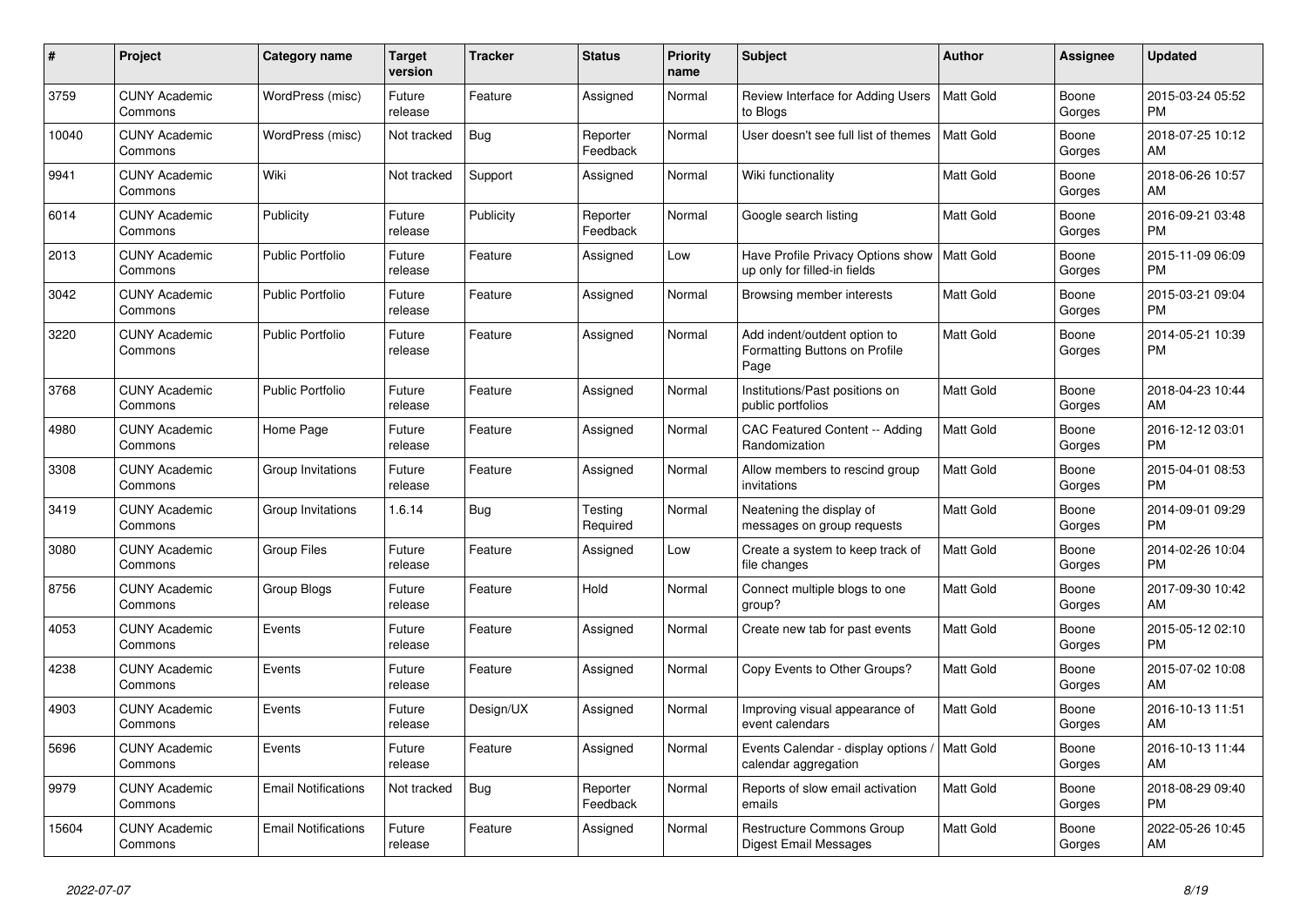| #     | Project                         | <b>Category name</b>   | <b>Target</b><br>version | <b>Tracker</b> | <b>Status</b>        | <b>Priority</b><br>name | Subject                                                                                         | Author           | <b>Assignee</b> | <b>Updated</b>                |
|-------|---------------------------------|------------------------|--------------------------|----------------|----------------------|-------------------------|-------------------------------------------------------------------------------------------------|------------------|-----------------|-------------------------------|
| 2523  | <b>CUNY Academic</b><br>Commons | <b>BuddyPress Docs</b> | Future<br>release        | Feature        | Assigned             | Normal                  | Allow Users to Upload Images to<br><b>BP</b> Docs                                               | <b>Matt Gold</b> | Boone<br>Gorges | 2015-11-09 06:14<br><b>PM</b> |
| 377   | <b>CUNY Academic</b><br>Commons | BuddyPress (misc)      | Future<br>release        | Feature        | Assigned             | Normal                  | Like buttons                                                                                    | Matt Gold        | Boone<br>Gorges | 2010-11-16 05:13<br><b>PM</b> |
| 435   | <b>CUNY Academic</b><br>Commons | BuddyPress (misc)      | Future<br>release        | Feature        | Assigned             | Normal                  | Include Avatar Images in Forum<br><b>Post Notification Emails</b>                               | Matt Gold        | Boone<br>Gorges | 2010-12-08 12:40<br><b>PM</b> |
| 500   | <b>CUNY Academic</b><br>Commons | BuddyPress (misc)      | Future<br>release        | Feature        | Assigned             | Normal                  | <b>Export Group Data</b>                                                                        | <b>Matt Gold</b> | Boone<br>Gorges | 2010-12-19 12:09<br><b>PM</b> |
| 554   | <b>CUNY Academic</b><br>Commons | BuddyPress (misc)      | Future<br>release        | Feature        | Assigned             | Normal                  | Add Trackback notifications to<br>site-wide activity feed                                       | <b>Matt Gold</b> | Boone<br>Gorges | 2015-11-09 06:19<br><b>PM</b> |
| 599   | <b>CUNY Academic</b><br>Commons | BuddyPress (misc)      | Future<br>release        | Feature        | Assigned             | Normal                  | Consider adding rating plugins for<br><b>BuddyPress/BBPress</b>                                 | <b>Matt Gold</b> | Boone<br>Gorges | 2011-08-22 06:50<br><b>PM</b> |
| 635   | <b>CUNY Academic</b><br>Commons | BuddyPress (misc)      | Future<br>release        | Feature        | Assigned             | Normal                  | Big Blue Button -<br>Videoconferencing in Groups and<br><b>Blogs</b>                            | <b>Matt Gold</b> | Boone<br>Gorges | 2011-03-14 03:24<br><b>PM</b> |
| 8836  | <b>CUNY Academic</b><br>Commons | Blogs (BuddyPress)     | Future<br>release        | Feature        | Assigned             | Normal                  | Redesign site launch process                                                                    | <b>Matt Gold</b> | Boone<br>Gorges | 2019-10-03 02:49<br><b>PM</b> |
| 8900  | <b>CUNY Academic</b><br>Commons | Accessibility          | Future<br>release        | Feature        | Assigned             | Normal                  | Look into tools to enforce<br>accessibility in WP environment                                   | <b>Matt Gold</b> | Boone<br>Gorges | 2022-04-26 11:59<br>AM        |
| 8901  | <b>CUNY Academic</b><br>Commons | Accessibility          | Future<br>release        | Feature        | Assigned             | Normal                  | Theme analysis for accessibility                                                                | <b>Matt Gold</b> | Boone<br>Gorges | 2022-04-26 11:59<br>AM        |
| 13949 | <b>CUNY Academic</b><br>Commons |                        | Not tracked              | Bug            | New                  | Normal                  | Continued debugging of runaway<br>MySQL connections                                             | Matt Gold        | Boone<br>Gorges | 2021-09-14 10:42<br>AM        |
| 16307 | <b>CUNY Academic</b><br>Commons |                        |                          | Bug            | New                  | Normal                  | Add brief messaging to<br>accept/decline group membership<br>requests                           | Matt Gold        | Boone<br>Gorges | 2022-06-27 06:13<br><b>PM</b> |
| 2618  | <b>NYCDH Community</b><br>Site  |                        |                          | Bug            | Assigned             | Low                     | Mark blogs as spam when created<br>by users marked as spam                                      | <b>Matt Gold</b> | Boone<br>Gorges | 2013-06-09 11:38<br><b>PM</b> |
| 2753  | <b>CUNY Academic</b><br>Commons | Public Portfolio       | Future<br>release        | Feature        | <b>New</b>           | Normal                  | Create actual actual tagification in<br>academic interests and other fields                     | Micki Kaufman    | Boone<br>Gorges | 2015-01-05 08:52<br><b>PM</b> |
| 3475  | <b>CUNY Academic</b><br>Commons | Events                 | Future<br>release        | Feature        | Assigned             | Normal                  | Request to add plugin to<br>streamline room<br>booking/appointment booking                      | Naomi Barrettara | Boone<br>Gorges | 2014-12-01 05:14<br><b>PM</b> |
| 11449 | <b>CUNY Academic</b><br>Commons | WordPress - Media      | Not tracked              | Support        | Reporter<br>Feedback | Normal                  | Cloning Media Library for JITP<br>from Staging to Production Site                               | Patrick DeDauw   | Boone<br>Gorges | 2019-05-13 12:00<br><b>PM</b> |
| 14483 | <b>CUNY Academic</b><br>Commons | WordPress - Media      | Not tracked              | Bug            | Reporter<br>Feedback | Normal                  | Wordpress PDF Embed Stopped<br>Working after JITP Media Clone                                   | Patrick DeDauw   | Boone<br>Gorges | 2021-05-20 01:51<br><b>PM</b> |
| 8675  | <b>CUNY Academic</b><br>Commons | User Onboarding        | Future<br>release        | Bug            | Reporter<br>Feedback | Low                     | Add new User search screen calls<br>for the input of email address but<br>doesn't work with one | Paul Hebert      | Boone<br>Gorges | 2017-10-11 11:17<br>AM        |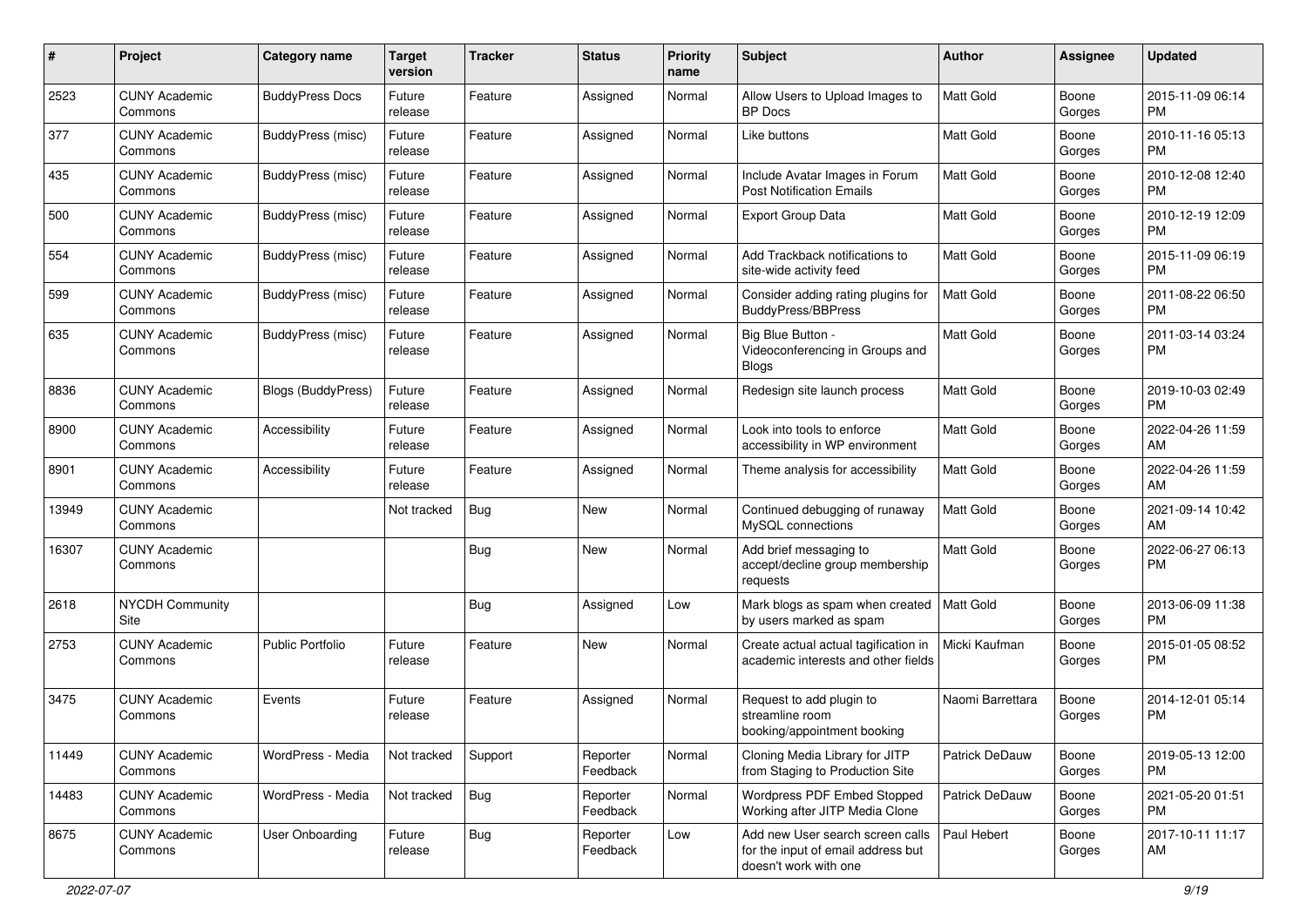| #     | Project                         | <b>Category name</b>     | <b>Target</b><br>version | <b>Tracker</b> | <b>Status</b>        | <b>Priority</b><br>name | <b>Subject</b>                                                                      | <b>Author</b>           | Assignee        | <b>Updated</b>                |
|-------|---------------------------------|--------------------------|--------------------------|----------------|----------------------|-------------------------|-------------------------------------------------------------------------------------|-------------------------|-----------------|-------------------------------|
| 5182  | <b>CUNY Academic</b><br>Commons | Social Paper             | Future<br>release        | Design/UX      | New                  | Normal                  | "Publishing" a private paper on<br>social paper?                                    | Raffi<br>Khatchadourian | Boone<br>Gorges | 2016-10-13 04:12<br><b>PM</b> |
| 15242 | <b>CUNY Academic</b><br>Commons | Performance              | Not tracked              | Bug            | Reporter<br>Feedback | Normal                  | Slugist site                                                                        | Raffi<br>Khatchadourian | Boone<br>Gorges | 2022-02-07 11:14<br>AM        |
| 14908 | <b>CUNY Academic</b><br>Commons | Performance              |                          | <b>Bug</b>     | New                  | Normal                  | Stale object cache on cdev                                                          | Raymond Hoh             | Boone<br>Gorges | 2021-12-07 09:45<br>AM        |
| 58    | <b>CUNY Academic</b><br>Commons | BuddyPress (misc)        | Future<br>release        | Feature        | Assigned             | Low                     | Make member search sortable by<br>last name                                         | Roberta Brody           | Boone<br>Gorges | 2010-08-26 02:38<br><b>PM</b> |
| 4592  | <b>CUNY Academic</b><br>Commons | Events                   | Future<br>release        | Design/UX      | New                  | Normal                  | Event Creation - Venue Dropdown<br>Slow                                             | Samantha Raddatz        | Boone<br>Gorges | 2015-09-14 04:56<br><b>PM</b> |
| 1888  | <b>CUNY Academic</b><br>Commons | Home Page                | Future<br>release        | Feature        | Assigned             | Normal                  | Refactor BP MPO Activity Filter to<br>support proper pagination                     | Sarah Morgano           | Boone<br>Gorges | 2014-05-01 07:11<br><b>PM</b> |
| 585   | <b>CUNY Academic</b><br>Commons | Group Forums             | Future<br>release        | Feature        | Assigned             | Normal                  | Merge Forum Topics                                                                  | Sarah Morgano           | Boone<br>Gorges | 2011-07-06 04:11<br><b>PM</b> |
| 9515  | <b>CUNY Academic</b><br>Commons | <b>WordPress Plugins</b> | Not tracked              | Bug            | Reporter<br>Feedback | Normal                  | Text to Speech plugin - "More<br>Slowly" checkbox not working                       | scott voth              | Boone<br>Gorges | 2018-06-13 02:26<br><b>PM</b> |
| 14113 | <b>CUNY Academic</b><br>Commons | WordPress (misc)         | Future<br>release        | Bug            | Hold                 | Normal                  | Block Editor Not Working on this<br>page - Json error                               | scott voth              | Boone<br>Gorges | 2021-03-05 11:01<br>AM        |
| 15767 | <b>CUNY Academic</b><br>Commons | WordPress (misc)         |                          | Support        | <b>New</b>           | Normal                  | Site loading slowly                                                                 | scott voth              | Boone<br>Gorges | 2022-04-04 08:56<br><b>PM</b> |
| 11386 | <b>CUNY Academic</b><br>Commons | WordPress - Media        | Not tracked              | Support        | Reporter<br>Feedback | Normal                  | disappearing images                                                                 | scott voth              | Boone<br>Gorges | 2019-05-14 10:32<br>AM        |
| 11496 | <b>CUNY Academic</b><br>Commons | <b>Public Portfolio</b>  | 1.15.2                   | Support        | New                  | Normal                  | Replace Twitter Icon on Member<br>Portfolio page                                    | scott voth              | Boone<br>Gorges | 2019-06-06 01:03<br><b>PM</b> |
| 11531 | <b>CUNY Academic</b><br>Commons | Events                   | Future<br>release        | Feature        | <b>New</b>           | Normal                  | Main Events calendar should<br>include non-public events that user<br>has access to | scott voth              | Boone<br>Gorges | 2019-06-11 10:00<br>AM        |
| 10226 | <b>CUNY Academic</b><br>Commons | Courses                  | Future<br>release        | Feature        | New                  | Normal                  | Add "My Courses" to drop down<br>list                                               | scott voth              | Boone<br>Gorges | 2021-11-19 12:42<br><b>PM</b> |
| 519   | <b>CUNY Academic</b><br>Commons | <b>BuddyPress Docs</b>   | Future<br>release        | Feature        | Assigned             | Low                     | TOC for individual docs - for new<br>BP "wiki-like" plugin                          | scott voth              | Boone<br>Gorges | 2015-11-09 05:54<br><b>PM</b> |
| 10368 | <b>CUNY Academic</b><br>Commons |                          | Future<br>release        | Feature        | Assigned             | Normal                  | Use ORCID data to populate<br>academic profile page                                 | Stephen Francoeur       | Boone<br>Gorges | 2018-09-25 01:53<br><b>PM</b> |
| 2832  | <b>CUNY Academic</b><br>Commons | Public Portfolio         | Future<br>release        | Feature        | Assigned             | Normal                  | Improve interface for (not)<br>auto-linking profile fields                          | Boone Gorges            | Chris Stein     | 2015-01-05 08:52<br><b>PM</b> |
| 3330  | <b>CUNY Academic</b><br>Commons | My Commons               | Future<br>release        | Feature        | Assigned             | Normal                  | "Commons Information" tool                                                          | Boone Gorges            | Chris Stein     | 2014-09-22 08:46<br><b>PM</b> |
| 2881  | <b>CUNY Academic</b><br>Commons | Public Portfolio         | Future<br>release        | Feature        | Assigned             | Normal                  | Redesign the UX for Profiles                                                        | Chris Stein             | Chris Stein     | 2016-10-13 12:45<br><b>PM</b> |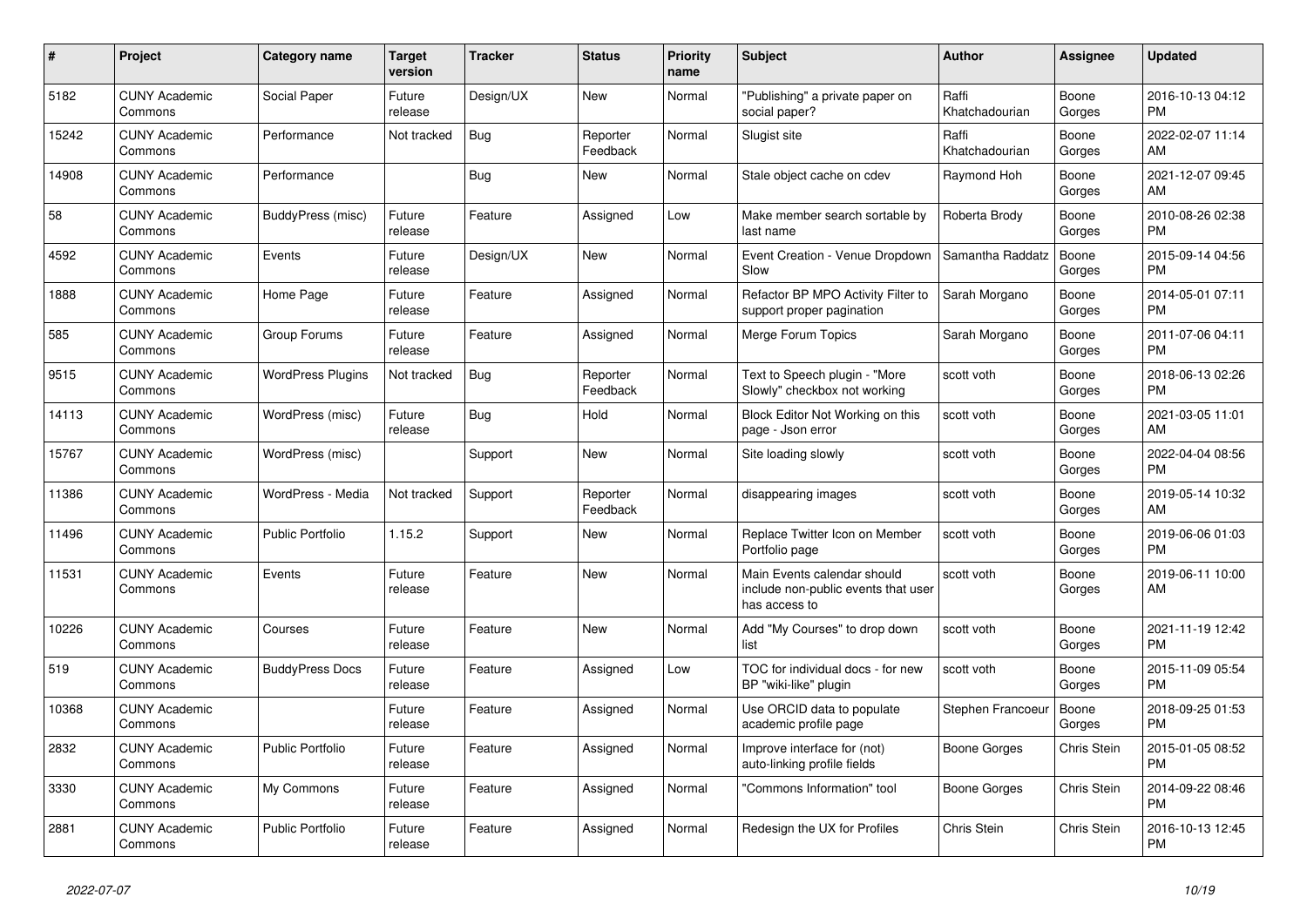| #     | Project                                                                 | <b>Category name</b>     | <b>Target</b><br>version | <b>Tracker</b> | <b>Status</b>        | <b>Priority</b><br>name | <b>Subject</b>                                                      | <b>Author</b>    | Assignee                 | <b>Updated</b>                |
|-------|-------------------------------------------------------------------------|--------------------------|--------------------------|----------------|----------------------|-------------------------|---------------------------------------------------------------------|------------------|--------------------------|-------------------------------|
| 3059  | <b>CUNY Academic</b><br>Commons                                         | Group Forums             | Future<br>release        | Design/UX      | <b>New</b>           | Normal                  | Forum Post Permissable Content<br><b>Explanatory Text</b>           | Chris Stein      | <b>Chris Stein</b>       | 2015-04-02 11:27<br>AM        |
| 860   | <b>CUNY Academic</b><br>Commons                                         | Design                   | Future<br>release        | Design/UX      | Assigned             | Normal                  | <b>Standardize Button Treatment</b><br>Across the Commons           | Chris Stein      | Chris Stein              | 2014-05-01 09:45<br>AM        |
| 365   | <b>CUNY Academic</b><br>Commons                                         | WordPress (misc)         | Future<br>release        | Feature        | Assigned             | Normal                  | <b>Create Mouseover Tooltips</b><br>throughout Site                 | Matt Gold        | Chris Stein              | 2015-11-09 06:18<br><b>PM</b> |
| 3770  | <b>CUNY Academic</b><br>Commons                                         | <b>Public Portfolio</b>  | Future<br>release        | Feature        | Assigned             | Normal                  | Improve Layout/Formatting of<br>Positions Area on Public Portfolios | <b>Matt Gold</b> | Chris Stein              | 2015-04-01 09:17<br><b>PM</b> |
| 9028  | <b>CUNY Academic</b><br>Commons                                         | Onboarding               | Future<br>release        | Feature        | Assigned             | Normal                  | suggest groups to new members<br>during the registration process    | <b>Matt Gold</b> | Chris Stein              | 2018-10-24 12:34<br><b>PM</b> |
| 1544  | <b>CUNY Academic</b><br>Commons                                         | Groups (misc)            | Future<br>release        | Feature        | Reporter<br>Feedback | Normal                  | Group Filtering and Sorting                                         | <b>Matt Gold</b> | Chris Stein              | 2019-03-01 02:25<br><b>PM</b> |
| 3354  | <b>CUNY Academic</b><br>Commons                                         | <b>Group Files</b>       | Future<br>release        | Feature        | Assigned             | Low                     | Allow Group Download of Multiple<br><b>Selected Files</b>           | <b>Matt Gold</b> | Chris Stein              | 2014-08-01 08:50<br>AM        |
| 2754  | <b>CUNY Academic</b><br>Commons                                         | Design                   | Future<br>release        | Feature        | Assigned             | Normal                  | Determine strategy for CAC logo<br>handling in top header           | Micki Kaufman    | Chris Stein              | 2015-01-05 08:53<br><b>PM</b> |
| 5827  | <b>CUNY Academic</b><br>Commons                                         | <b>Public Portfolio</b>  | Future<br>release        | Bug            | Assigned             | Normal                  | Academic Interests square bracket<br>links not working              | scott voth       | Chris Stein              | 2016-08-11 11:59<br><b>PM</b> |
| 10354 | <b>CUNY Academic</b><br>Commons                                         | <b>Public Portfolio</b>  | Future<br>release        | Feature        | <b>New</b>           | Normal                  | Opt out of Having a Profile Page                                    | scott voth       | Chris Stein              | 2020-05-12 10:43<br>AM        |
| 8078  | <b>CUNY Academic</b><br>Commons                                         | <b>WordPress Plugins</b> | Future<br>release        | System Upgrade | Assigned             | Normal                  | <b>CommentPress Updates</b>                                         | Margaret Galvan  | Christian<br>Wach        | 2017-05-08 03:49<br><b>PM</b> |
| 13199 | <b>CUNY Academic</b><br>Commons                                         | Group Forums             | Future<br>release        | Feature        | New                  | Normal                  | Favoring Groups over bbPress<br>plugin                              | Colin McDonald   | Colin<br><b>McDonald</b> | 2021-11-19 12:28<br><b>PM</b> |
| 5268  | <b>CUNY Academic</b><br>Commons                                         | Group Forums             | Future<br>release        | <b>Bug</b>     | Assigned             | Normal                  | Long-time to post to multiple<br>groups                             | Luke Waltzer     | Daniel Jones             | 2016-09-07 06:31<br><b>PM</b> |
| 4438  | <b>CUNY Academic</b><br>Commons                                         | Events                   | Future<br>release        | Bug            | Assigned             | Normal                  | Events Calendar - Export<br><b>Recurring Events</b>                 | scott voth       | Daniel Jones             | 2016-05-23 04:25<br><b>PM</b> |
| 1983  | <b>CUNY Academic</b><br>Commons                                         | Home Page                | Future<br>release        | Feature        | Assigned             | Low                     | Media Library integration with<br>Featured Content plugin           | Boone Gorges     | Dominic<br>Giglio        | 2014-03-17 10:34<br>AM        |
| 412   | <b>CUNY Academic</b><br>Commons                                         | <b>WordPress Themes</b>  | Future<br>release        | Feature        | Assigned             | Normal                  | <b>Featured Themes</b>                                              | <b>Matt Gold</b> | Dominic<br>Giglio        | 2015-01-05 08:44<br><b>PM</b> |
| 940   | <b>CUNY Academic</b><br>Commons                                         | Redmine                  | Future<br>release        | Feature        | Assigned             | Low                     | Communication with users after<br>releases                          | Matt Gold        | Dominic<br>Giglio        | 2012-09-09 04:36<br><b>PM</b> |
| 2167  | <b>CUNY Academic</b><br>Commons                                         | WordPress (misc)         | Future<br>release        | <b>Bug</b>     | Assigned             | Normal                  | <b>CAC-Livestream Plugin Issues</b>                                 | Michael Smith    | Dominic<br>Giglio        | 2015-01-02 03:06<br><b>PM</b> |
| 12062 | AD/O365 Transition<br>from NonMatric to<br><b>Matriculated Students</b> |                          |                          | Feature        | In Progress          | Normal                  | create solution and console project Emilio Rodriguez                |                  | Emilio<br>Rodriguez      | 2019-11-12 03:56<br><b>PM</b> |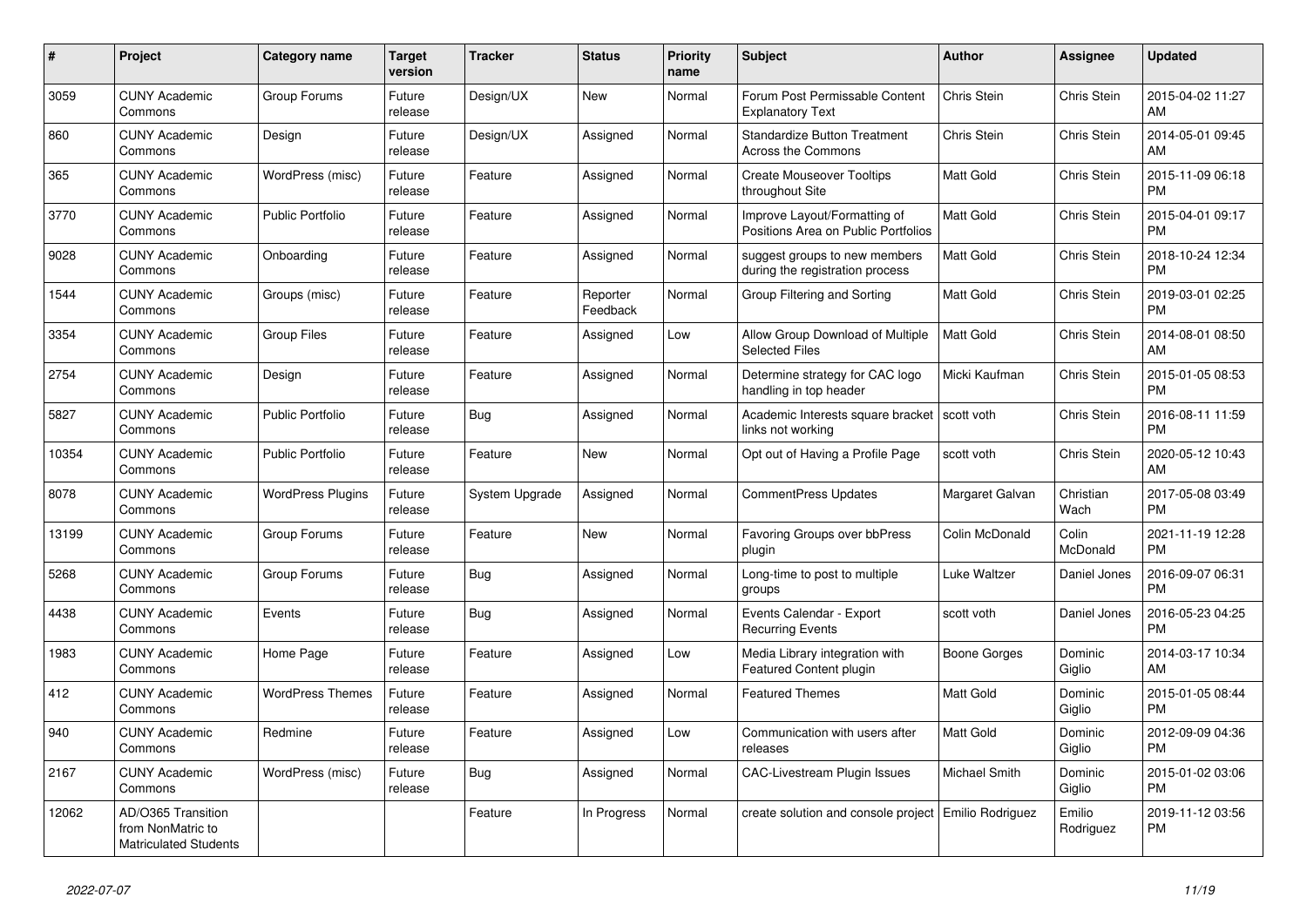| #     | Project                         | <b>Category name</b>           | <b>Target</b><br>version | <b>Tracker</b> | <b>Status</b>        | Priority<br>name | <b>Subject</b>                                                                        | Author           | <b>Assignee</b>     | <b>Updated</b>                |
|-------|---------------------------------|--------------------------------|--------------------------|----------------|----------------------|------------------|---------------------------------------------------------------------------------------|------------------|---------------------|-------------------------------|
| 9835  | <b>CUNY Academic</b><br>Commons | Group Forums                   | Future<br>release        | <b>Bug</b>     | Assigned             | Normal           | add a "like" function?                                                                | Marilyn Weber    | <b>Erik Trainer</b> | 2018-06-05 01:49<br><b>PM</b> |
| 13331 | <b>CUNY Academic</b><br>Commons | Site cloning                   | Future<br>release        | <b>Bug</b>     | New                  | Normal           | Combine Site Template and Clone<br>operations                                         | Boone Gorges     | Jeremy Felt         | 2021-11-19 12:39<br><b>PM</b> |
| 13891 | <b>CUNY Academic</b><br>Commons | Internal Tools and<br>Workflow | 2.1.0                    | Feature        | New                  | Normal           | Migrate automated linting to<br>GitHub Actions                                        | Boone Gorges     | Jeremy Felt         | 2022-06-29 11:13<br>AM        |
| 15194 | <b>CUNY Academic</b><br>Commons | Internal Tools and<br>Workflow | 2.1.0                    | Feature        | New                  | Normal           | PHPCS sniff for un-restored<br>switch_to_blog() calls                                 | Boone Gorges     | Jeremy Felt         | 2022-05-26 10:45<br>AM        |
| 11517 | <b>CUNY Academic</b><br>Commons |                                | Not tracked              | Feature        | Assigned             | Normal           | wp-accessibility plugin should not<br>strip 'target=" blank" by default               | Boone Gorges     | Laurie Hurson       | 2019-09-24 09:57<br>AM        |
| 12446 | <b>CUNY Academic</b><br>Commons | Groups (misc)                  | Future<br>release        | Feature        | Reporter<br>Feedback | Normal           | Toggle default site to group forum<br>posting                                         | Laurie Hurson    | Laurie Hurson       | 2020-03-10 11:57<br>AM        |
| 11879 | <b>CUNY Academic</b><br>Commons |                                | Not tracked              | <b>Bug</b>     | New                  | Normal           | Hypothesis comments appearing<br>on multiple, different pdfs across<br>blogs          | Laurie Hurson    | Laurie Hurson       | 2019-09-19 02:39<br><b>PM</b> |
| 14475 | <b>CUNY Academic</b><br>Commons |                                | Not tracked              | Publicity      | New                  | Normal           | OER Showcase Page                                                                     | Laurie Hurson    | Laurie Hurson       | 2021-09-14 10:46<br>AM        |
| 8666  | <b>CUNY Academic</b><br>Commons | Teaching                       | Not tracked              | Documentation  | Assigned             | Normal           | Create Teaching on the Commons<br>Resource Page                                       | Matt Gold        | Laurie Hurson       | 2019-09-23 03:16<br><b>PM</b> |
| 2666  | <b>CUNY Academic</b><br>Commons | About page                     | Not tracked              | Documentation  | Assigned             | Normal           | <b>Update About Text</b>                                                              | Chris Stein      | Luke Waltzer        | 2016-03-04 11:19<br>AM        |
| 6078  | <b>CUNY Academic</b><br>Commons | Blogs (BuddyPress)             | Future<br>release        | Feature        | New                  | Normal           | <b>Explore Adding Network Blog</b><br>Metadata Plugin                                 | Luke Waltzer     | Luke Waltzer        | 2016-10-11 10:29<br><b>PM</b> |
| 5955  | <b>CUNY Academic</b><br>Commons | Outreach                       | Future<br>release        | Feature        | Assigned             | Normal           | Create auto-newsletter for<br>commons members                                         | <b>Matt Gold</b> | Luke Waltzer        | 2016-08-30 10:34<br>AM        |
| 8211  | <b>CUNY Academic</b><br>Commons | <b>WordPress Themes</b>        | Future<br>release        | Feature        | New                  | Normal           | Theme Suggestions: Material<br>Design-Inspired Themes                                 | Margaret Galvan  | Margaret<br>Galvan  | 2017-08-07 02:48<br><b>PM</b> |
| 7828  | <b>CUNY Academic</b><br>Commons |                                | Not tracked              | Feature        | Assigned             | Normal           | Theme Assessment 2017                                                                 | Margaret Galvan  | Margaret<br>Galvan  | 2017-05-02 10:41<br><b>PM</b> |
| 6298  | <b>CUNY Academic</b><br>Commons | User Experience                | Not tracked              | Design/UX      | Assigned             | Normal           | Examine data from survey                                                              | Matt Gold        | Margaret<br>Galvan  | 2016-10-14 12:16<br><b>PM</b> |
| 12392 | <b>CUNY Academic</b><br>Commons | Help/Codex                     | Not tracked              | Documentation  | New                  | Normal           | Updates to Common Commons<br>Questions on Help Page                                   | scott voth       | Margaret<br>Galvan  | 2020-02-11 10:53<br>AM        |
| 12382 | <b>CUNY Academic</b><br>Commons | Membership                     | Not tracked              | Support        | New                  | Normal           | Email request change                                                                  | Marilyn Weber    | Marilyn<br>Weber    | 2020-02-06 12:56<br><b>PM</b> |
| 8837  | <b>CUNY Academic</b><br>Commons |                                | Not tracked              | Feature        | Assigned             | Normal           | Create a form to request info from<br>people requesting premium<br>themes and plugins | Matt Gold        | Marilyn<br>Weber    | 2017-11-14 03:35<br><b>PM</b> |
| 3509  | <b>CUNY Academic</b><br>Commons | Publicity                      | 1.7                      | Publicity      | New                  | Normal           | Create 1.7 digital signage imagery                                                    | Micki Kaufman    | Marilyn<br>Weber    | 2014-10-01 12:40<br><b>PM</b> |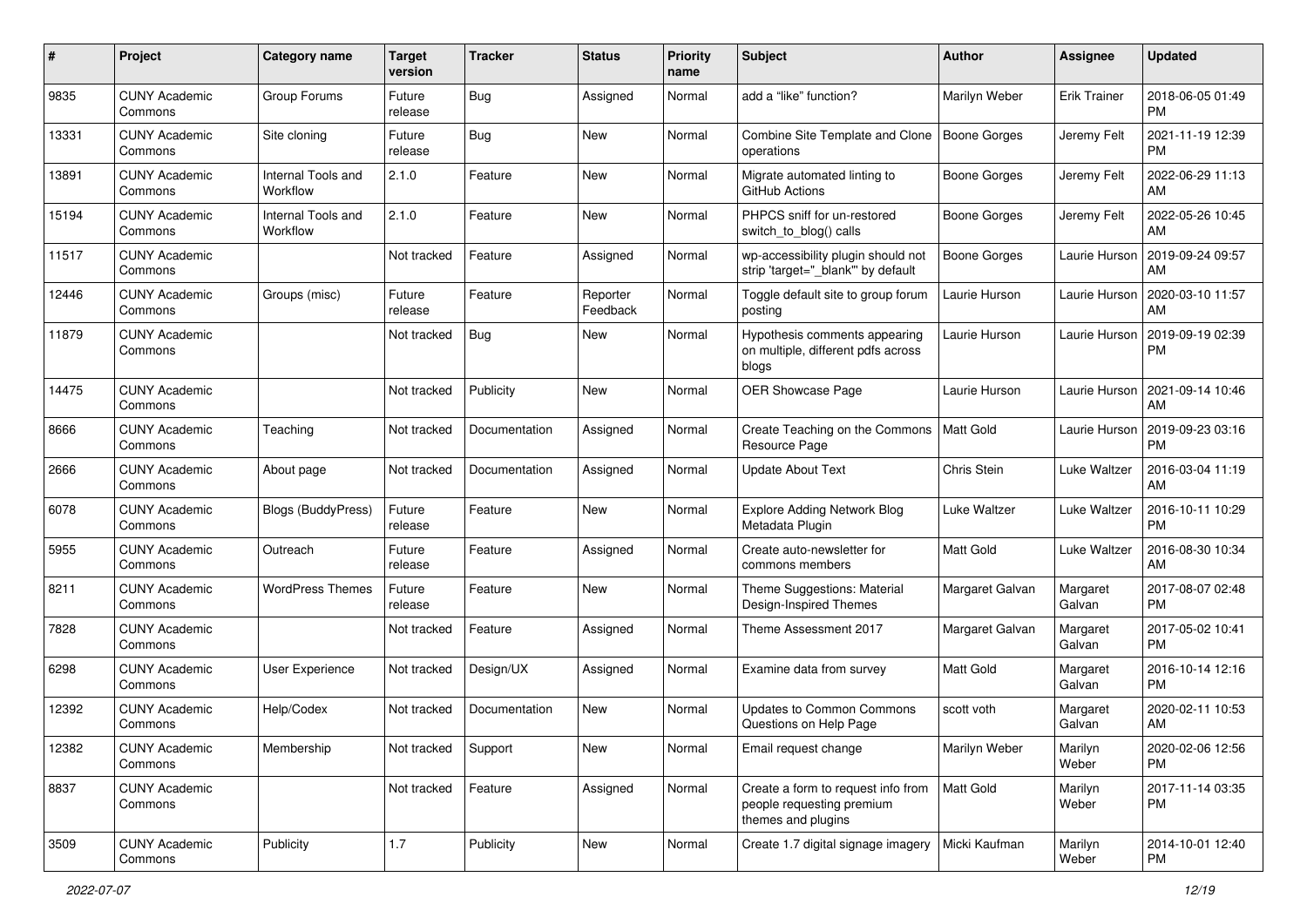| #     | Project                         | Category name            | Target<br>version | <b>Tracker</b> | <b>Status</b>        | <b>Priority</b><br>name | <b>Subject</b>                                            | Author                  | <b>Assignee</b>  | <b>Updated</b>                |
|-------|---------------------------------|--------------------------|-------------------|----------------|----------------------|-------------------------|-----------------------------------------------------------|-------------------------|------------------|-------------------------------|
| 9420  | <b>CUNY Academic</b><br>Commons | cuny.is                  | Not tracked       | Feature        | <b>New</b>           | Normal                  | Request for http://cuny.is/streams                        | Raffi<br>Khatchadourian | Marilyn<br>Weber | 2018-04-02 10:08<br>AM        |
| 11545 | <b>CUNY Academic</b><br>Commons | <b>WordPress Plugins</b> | Not tracked       | Support        | <b>New</b>           | Normal                  | Twitter searches in WordPress                             | Gina Cherry             | Matt Gold        | 2019-09-23 01:03<br><b>PM</b> |
| 12484 | <b>CUNY Academic</b><br>Commons |                          | Not tracked       | Support        | Reporter<br>Feedback | Normal                  | Sign up Code for COIL Course<br>starting in March         | Laurie Hurson           | Matt Gold        | 2020-03-02 02:26<br><b>PM</b> |
| 2175  | <b>CUNY Academic</b><br>Commons | WordPress (misc)         | Not tracked       | Support        | Assigned             | Normal                  | Subscibe 2 vs. Jetpack<br>subscription options            | local admin             | Matt Gold        | 2016-01-26 04:58<br><b>PM</b> |
| 8607  | <b>CUNY Academic</b><br>Commons |                          | Not tracked       | Support        | <b>New</b>           | Normal                  | Paypal?                                                   | Marilyn Weber           | Matt Gold        | 2018-05-15 01:37<br><b>PM</b> |
| 2573  | <b>NYCDH Community</b><br>Site  |                          |                   | Feature        | Reporter<br>Feedback | Normal                  | Add dh nyc twitter list feed to site                      | <b>Mark Newton</b>      | Matt Gold        | 2013-05-16 11:42<br><b>PM</b> |
| 3657  | <b>CUNY Academic</b><br>Commons | WordPress (misc)         | Not tracked       | Feature        | <b>New</b>           | Normal                  | Create alert for GC email<br>addresses                    | <b>Matt Gold</b>        | Matt Gold        | 2016-04-14 11:29<br><b>PM</b> |
| 8898  | <b>CUNY Academic</b><br>Commons | Social Paper             | Not tracked       | Feature        | Assigned             | Normal                  | Usage data on docs and social<br>paper                    | <b>Matt Gold</b>        | Matt Gold        | 2017-11-16 11:32<br>AM        |
| 370   | <b>CUNY Academic</b><br>Commons | Registration             | Future<br>release | Feature        | Assigned             | High                    | <b>Guest Accounts</b>                                     | <b>Matt Gold</b>        | Matt Gold        | 2015-04-09 09:33<br><b>PM</b> |
| 9015  | <b>CUNY Academic</b><br>Commons | Groups (misc)            | Not tracked       | Outreach       | Assigned             | Normal                  | Email group admins the email<br>addresses of their groups | <b>Matt Gold</b>        | Matt Gold        | 2018-01-02 09:54<br>AM        |
| 8498  | <b>CUNY Academic</b><br>Commons | <b>WordPress Plugins</b> | Future<br>release | Feature        | New                  | Low                     | <b>Gravity Forms Email Users</b>                          | Raffi<br>Khatchadourian | Matt Gold        | 2017-10-13 12:58<br><b>PM</b> |
| 3691  | <b>CUNY Academic</b><br>Commons | <b>WordPress Plugins</b> | Future<br>release | Bug            | New                  | Normal                  | <b>WPMU Domain Mapping</b><br>Debugging on cdev           | Raymond Hoh             | Matt Gold        | 2014-12-12 09:04<br>AM        |
| 4225  | <b>CUNY Academic</b><br>Commons | DiRT Integration         | Future<br>release | Design/UX      | New                  | Normal                  | Add information to DIRT page (in<br>Create a Group)       | Samantha Raddatz        | Matt Gold        | 2015-06-26 03:14<br><b>PM</b> |
| 11493 | <b>CUNY Academic</b><br>Commons | Domain Mapping           | Not tracked       | Support        | Reporter<br>Feedback | Normal                  | Domain Mapping Request - Talia<br>Schaffer                | scott voth              | Matt Gold        | 2019-08-06 08:39<br>AM        |
| 10839 | <b>CUNY Academic</b><br>Commons | About page               | Not tracked       | Support        | New                  | Normal                  | <b>Mission Statement Needs</b><br>Revision                | scott voth              | Matt Gold        | 2018-12-26 10:58<br>AM        |
| 4972  | <b>CUNY Academic</b><br>Commons | Analytics                | Not tracked       | <b>Bug</b>     | New                  | Normal                  | Newsletter Analytics                                      | Stephen Real            | Matt Gold        | 2015-12-09 12:54<br><b>PM</b> |
| 8902  | <b>CUNY Academic</b><br>Commons | Design                   | Not tracked       | Feature        | Assigned             | Normal                  | Report back on research on<br><b>BuddyPress themes</b>    | <b>Matt Gold</b>        | Michael Smith    | 2017-11-10 12:31<br><b>PM</b> |
| 3506  | <b>CUNY Academic</b><br>Commons | Publicity                | 1.7               | Publicity      | New                  | Normal                  | Prepare 1.7 email messaging                               | Micki Kaufman           | Micki<br>Kaufman | 2014-10-01 12:36<br><b>PM</b> |
| 6392  | <b>CUNY Academic</b><br>Commons | Group Forums             | Future<br>release | Design/UX      | Assigned             | Low                     | Composition/Preview Panes in<br>Forum Posts               | Luke Waltzer            | Paige Dupont     | 2016-10-21 04:26<br><b>PM</b> |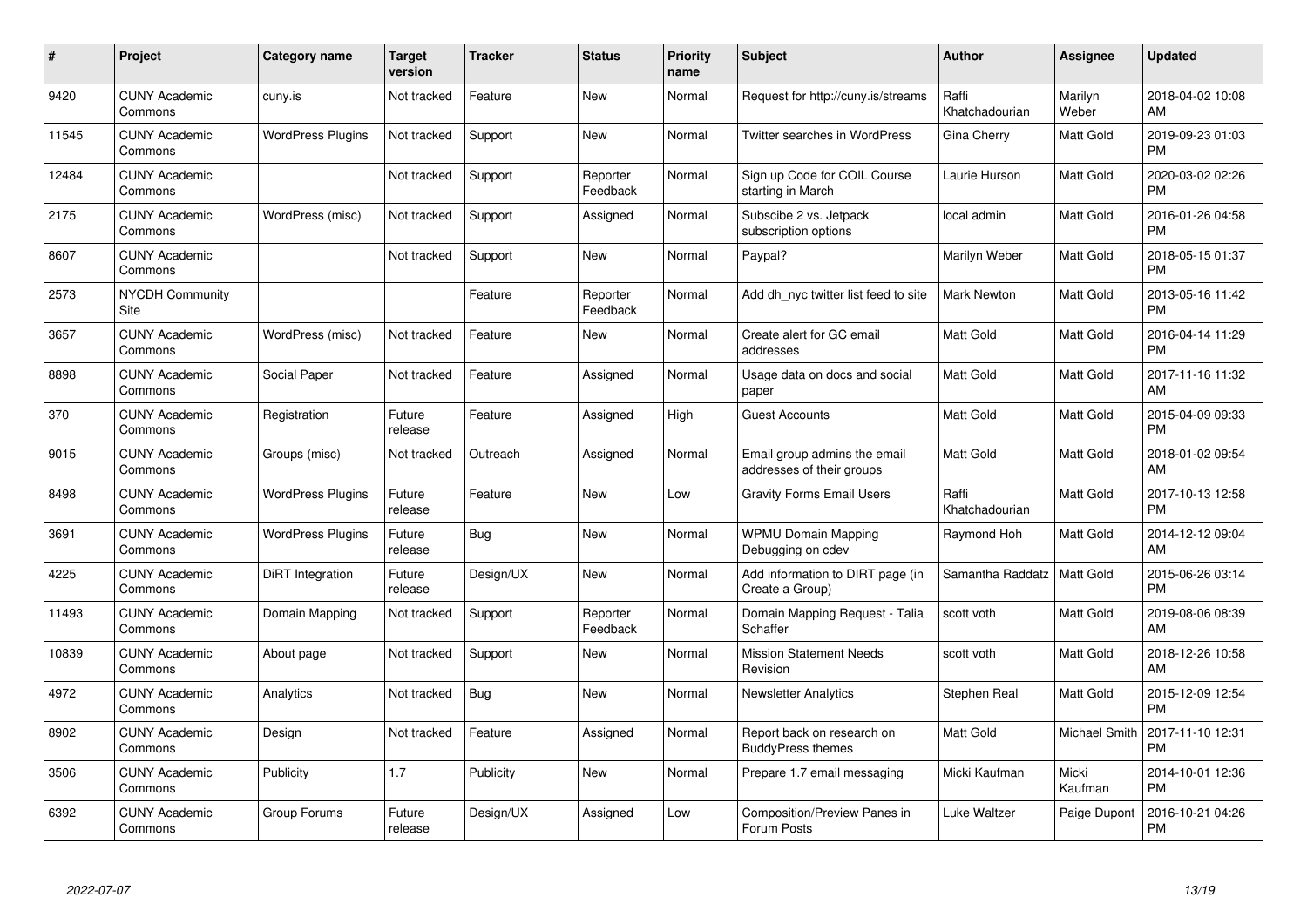| #     | <b>Project</b>                  | <b>Category name</b>       | <b>Target</b><br>version | <b>Tracker</b> | <b>Status</b>        | <b>Priority</b><br>name | <b>Subject</b>                                                                       | <b>Author</b>           | Assignee           | <b>Updated</b>                |
|-------|---------------------------------|----------------------------|--------------------------|----------------|----------------------|-------------------------|--------------------------------------------------------------------------------------|-------------------------|--------------------|-------------------------------|
| 7624  | <b>CUNY Academic</b><br>Commons | BuddyPress (misc)          | Future<br>release        | Design/UX      | New                  | Normal                  | <b>BP</b> Notifications                                                              | Luke Waltzer            | Paige Dupont       | 2017-02-08 10:43<br><b>PM</b> |
| 11393 | <b>CUNY Academic</b><br>Commons |                            | Not tracked              | Publicity      | <b>New</b>           | Normal                  | After 1.15 release, ceate a hero<br>slide and post about adding a site<br>to a group | scott voth              | Patrick<br>Sweeney | 2019-05-14 10:32<br>AM        |
| 4388  | <b>CUNY Academic</b><br>Commons | WordPress (misc)           | Future<br>release        | <b>Bug</b>     | Assigned             | Normal                  | Repeated request for<br>authentication.                                              | Alice.Lynn<br>McMichael | Raymond<br>Hoh     | 2015-08-11 07:35<br><b>PM</b> |
| 3192  | <b>CUNY Academic</b><br>Commons | Group Forums               | Future<br>release        | Feature        | Assigned             | Normal                  | Customizable forum views for<br>bbPress 2.x group forums                             | Boone Gorges            | Raymond<br>Hoh     | 2015-11-09 12:47<br><b>PM</b> |
| 13358 | <b>CUNY Academic</b><br>Commons | Group Forums               | Future<br>release        | Feature        | New                  | Normal                  | Improved UI for group forum<br>threading settings                                    | Boone Gorges            | Raymond<br>Hoh     | 2021-11-19 12:27<br><b>PM</b> |
| 6749  | <b>CUNY Academic</b><br>Commons | Events                     | Future<br>release        | Bug            | <b>New</b>           | Low                     | BPEO iCal request can trigger<br>very large number of DB queries                     | Boone Gorges            | Raymond<br>Hoh     | 2016-11-15 10:09<br><b>PM</b> |
| 9729  | <b>CUNY Academic</b><br>Commons | <b>SEO</b>                 | Not tracked              | Support        | <b>New</b>           | Normal                  | 503 Errors showing on<br>newlaborforum.cuny.edu                                      | Diane Krauthamer        | Raymond<br>Hoh     | 2018-05-22 04:48<br><b>PM</b> |
| 13457 | <b>CUNY Academic</b><br>Commons | Group Forums               | 2.0.3                    | Bug            | New                  | High                    | Forum post not sending<br>notifications                                              | Filipa Calado           | Raymond<br>Hoh     | 2022-06-29 11:32<br>AM        |
| 11649 | <b>CUNY Academic</b><br>Commons | <b>WordPress Plugins</b>   | 2.0.3                    | <b>Bug</b>     | In Progress          | Normal                  | CC license displayed on every<br>page                                                | Gina Cherry             | Raymond<br>Hoh     | 2022-06-29 11:32<br>AM        |
| 12004 | <b>CUNY Academic</b><br>Commons |                            | Not tracked              | Support        | Reporter<br>Feedback | Normal                  | Notifications for spam blog<br>comments                                              | Gina Cherry             | Raymond<br>Hoh     | 2019-11-01 12:05<br><b>PM</b> |
| 9060  | <b>CUNY Academic</b><br>Commons | Commons In A Box           | Not tracked              | Bug            | Hold                 | Normal                  | Problems with CBox image library<br>/ upload                                         | Lisa Rhody              | Raymond<br>Hoh     | 2018-01-10 03:26<br><b>PM</b> |
| 13430 | <b>CUNY Academic</b><br>Commons | Reply By Email             | Not tracked              | Bug            | New                  | Normal                  | Delay in RBE                                                                         | Luke Waltzer            | Raymond<br>Hoh     | 2020-10-13 11:16<br>AM        |
| 7928  | <b>CUNY Academic</b><br>Commons | Group Forums               | Not tracked              | <b>Bug</b>     | <b>New</b>           | Normal                  | Duplicate Forum post                                                                 | Luke Waltzer            | Raymond<br>Hoh     | 2017-04-11 09:27<br><b>PM</b> |
| 6644  | <b>CUNY Academic</b><br>Commons |                            | Not tracked              | Bug            | Reporter<br>Feedback | High                    | White Screen at Login Pge                                                            | Luke Waltzer            | Raymond<br>Hoh     | 2016-11-21 10:34<br><b>PM</b> |
| 12741 | <b>CUNY Academic</b><br>Commons | <b>WordPress Plugins</b>   | Not tracked              | Support        | Reporter<br>Feedback | Normal                  | <b>Tableau Public Viz Block</b>                                                      | Marilyn Weber           | Raymond<br>Hoh     | 2020-05-12 11:00<br>AM        |
| 5282  | <b>CUNY Academic</b><br>Commons | Social Paper               | Future<br>release        | Bug            | <b>New</b>           | Normal                  | Replying via email directs to paper<br>but not individual comment.                   | Marilyn Weber           | Raymond<br>Hoh     | 2016-03-02 01:48<br><b>PM</b> |
| 13328 | <b>CUNY Academic</b><br>Commons | Group Forums               | Not tracked              | <b>Bug</b>     | Reporter<br>Feedback | Normal                  | cross-posting in two related<br>groups                                               | Marilyn Weber           | Raymond<br>Hoh     | 2020-09-15 10:39<br><b>PM</b> |
| 11971 | <b>CUNY Academic</b><br>Commons | <b>Email Notifications</b> | Future<br>release        | Bug            | Reporter<br>Feedback | Low                     | Pictures obscured in emailed post<br>notifications                                   | Marilyn Weber           | Raymond<br>Hoh     | 2019-11-21 01:14<br><b>PM</b> |
| 11149 | <b>CUNY Academic</b><br>Commons |                            | Not tracked              | Support        | Reporter<br>Feedback | Normal                  | comments getting blocked                                                             | Marilyn Weber           | Raymond<br>Hoh     | 2019-03-26 11:40<br>AM        |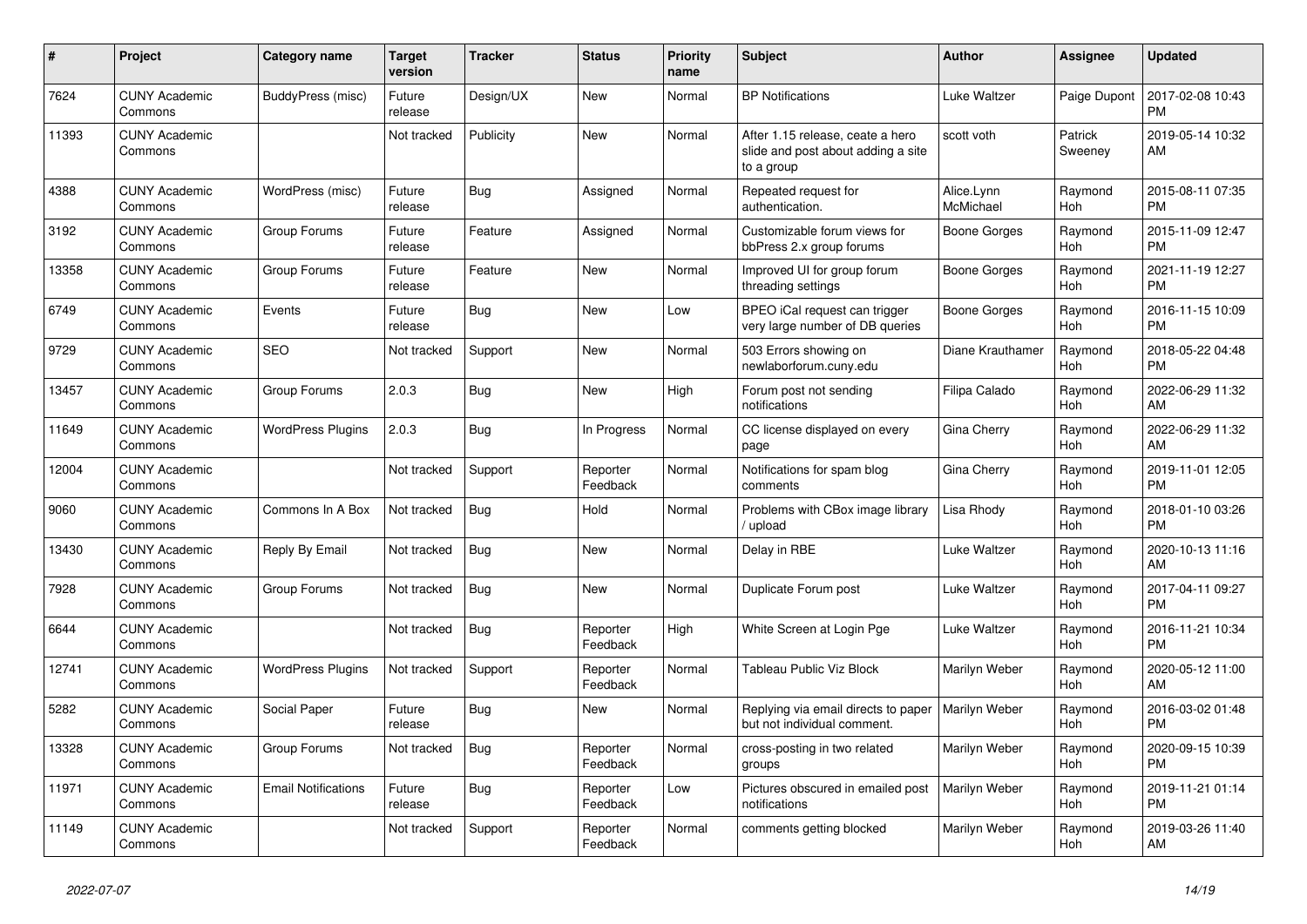| #     | Project                         | <b>Category name</b>       | <b>Target</b><br>version | <b>Tracker</b> | <b>Status</b>        | <b>Priority</b><br>name | <b>Subject</b>                                                                | Author             | <b>Assignee</b> | <b>Updated</b>                |
|-------|---------------------------------|----------------------------|--------------------------|----------------|----------------------|-------------------------|-------------------------------------------------------------------------------|--------------------|-----------------|-------------------------------|
| 13286 | <b>CUNY Academic</b><br>Commons |                            | Not tracked              | Support        | New                  | Normal                  | problem connecting with<br>WordPress app                                      | Marilyn Weber      | Raymond<br>Hoh  | 2020-09-08 11:16<br>AM        |
| 16110 | <b>CUNY Academic</b><br>Commons |                            |                          | Support        | Reporter<br>Feedback | Normal                  | remove Creative Commons<br>license from pages?                                | Marilyn Weber      | Raymond<br>Hoh  | 2022-05-17 06:11<br><b>PM</b> |
| 2571  | <b>NYCDH Community</b><br>Site  |                            |                          | Feature        | Assigned             | Normal                  | Add Google custom search box to<br>homepage                                   | <b>Mark Newton</b> | Raymond<br>Hoh  | 2013-05-18 07:49<br><b>PM</b> |
| 2574  | <b>NYCDH Community</b><br>Site  |                            |                          | Feature        | Assigned             | Normal                  | Add Way to Upload Files to<br>Groups                                          | Mark Newton        | Raymond<br>Hoh  | 2013-05-18 07:46<br><b>PM</b> |
| 10262 | <b>CUNY Academic</b><br>Commons |                            | Not tracked              | <b>Bug</b>     | Reporter<br>Feedback | Normal                  | Newsletter Plugin: Broken Image<br>at Bottom of All Newsletters               | Mark Webb          | Raymond<br>Hoh  | 2018-08-30 05:17<br><b>PM</b> |
| 3662  | <b>CUNY Academic</b><br>Commons | SEO                        | Future<br>release        | Feature        | Assigned             | Normal                  | Duplicate Content/SEO/Google<br>issues                                        | Matt Gold          | Raymond<br>Hoh  | 2015-04-13 04:37<br><b>PM</b> |
| 3369  | <b>CUNY Academic</b><br>Commons | Reply By Email             | Not tracked              | Outreach       | Hold                 | Normal                  | Release reply by email to WP<br>plugin directory                              | Matt Gold          | Raymond<br>Hoh  | 2016-03-01 12:46<br><b>PM</b> |
| 6671  | <b>CUNY Academic</b><br>Commons | Reply By Email             | Not tracked              | <b>Bug</b>     | Assigned             | Normal                  | "Post too often" RBE error<br>message                                         | <b>Matt Gold</b>   | Raymond<br>Hoh  | 2016-11-11 09:55<br>AM        |
| 8976  | <b>CUNY Academic</b><br>Commons | Reply By Email             | Not tracked              | Feature        | Assigned             | Normal                  | Package RBE new topics posting?                                               | <b>Matt Gold</b>   | Raymond<br>Hoh  | 2017-12-04 02:34<br><b>PM</b> |
| 8991  | <b>CUNY Academic</b><br>Commons | Reply By Email             | Not tracked              | <b>Bug</b>     | Hold                 | Normal                  | RBE duplicate email message<br>issue                                          | Matt Gold          | Raymond<br>Hoh  | 2018-02-18 08:53<br><b>PM</b> |
| 3517  | <b>CUNY Academic</b><br>Commons | My Commons                 | Future<br>release        | Feature        | Assigned             | Normal                  | Mute/Unmute My Commons<br>updates                                             | Matt Gold          | Raymond<br>Hoh  | 2015-11-09 01:19<br><b>PM</b> |
| 3536  | <b>CUNY Academic</b><br>Commons | My Commons                 | Future<br>release        | Feature        | Assigned             | Normal                  | Infinite Scroll on My Commons<br>page                                         | <b>Matt Gold</b>   | Raymond<br>Hoh  | 2015-04-13 04:42<br><b>PM</b> |
| 3577  | <b>CUNY Academic</b><br>Commons | My Commons                 | Future<br>release        | Design/UX      | Assigned             | Normal                  | Replies to items in My Commons                                                | Matt Gold          | Raymond<br>Hoh  | 2015-04-09 05:19<br><b>PM</b> |
| 6995  | <b>CUNY Academic</b><br>Commons | Home Page                  | Not tracked              | <b>Bug</b>     | Assigned             | Normal                  | member filter on homepage not<br>working                                      | <b>Matt Gold</b>   | Raymond<br>Hoh  | 2016-12-11 09:46<br><b>PM</b> |
| 7115  | <b>CUNY Academic</b><br>Commons | Groups (misc)              | Future<br>release        | Feature        | Reporter<br>Feedback | Normal                  | make licensing info clear during<br>group creation                            | <b>Matt Gold</b>   | Raymond<br>Hoh  | 2020-12-08 11:32<br>AM        |
| 10659 | <b>CUNY Academic</b><br>Commons | Group Forums               | Future<br>release        | Feature        | Assigned             | Normal                  | Post to multiple groups via email                                             | <b>Matt Gold</b>   | Raymond<br>Hoh  | 2018-11-15 12:54<br>AM        |
| 1192  | <b>CUNY Academic</b><br>Commons | <b>Group Files</b>         | Future<br>release        | Feature        | Assigned             | Low                     | When posting group files, allow<br>users to add a category without<br>saving  | Matt Gold          | Raymond<br>Hoh  | 2015-11-09 05:53<br>PM        |
| 5016  | <b>CUNY Academic</b><br>Commons | Events                     | Future<br>release        | Feature        | Assigned             | Low                     | Allow comments to be posted on<br>events                                      | Matt Gold          | Raymond<br>Hoh  | 2019-03-01 02:23<br><b>PM</b> |
| 333   | <b>CUNY Academic</b><br>Commons | <b>Email Notifications</b> | Future<br>release        | Feature        | Assigned             | Low                     | Delay Forum Notification Email<br>Delivery Until After Editing Period<br>Ends | Matt Gold          | Raymond<br>Hoh  | 2015-11-09 06:01<br><b>PM</b> |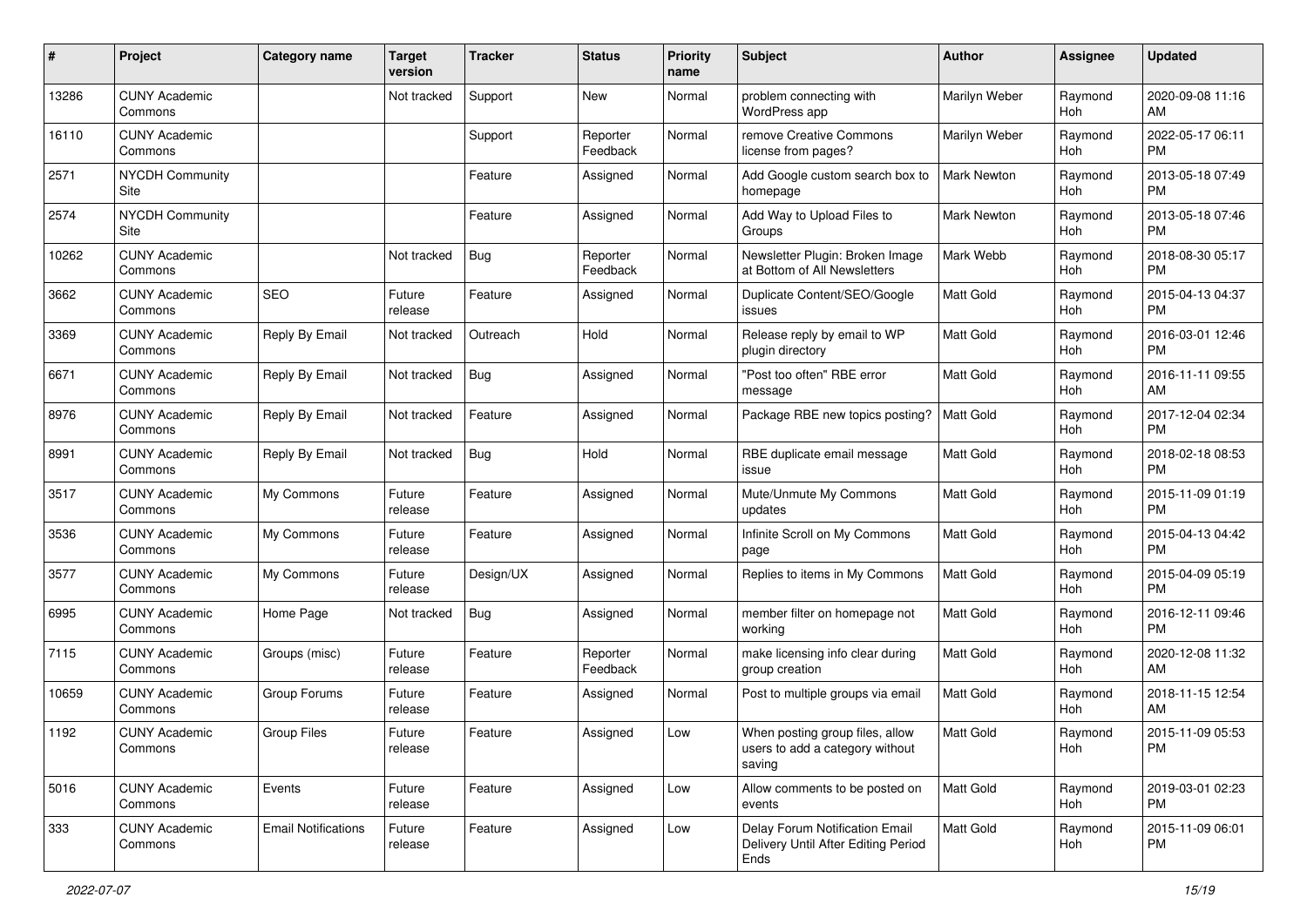| #     | Project                         | Category name             | <b>Target</b><br>version | <b>Tracker</b> | <b>Status</b>        | <b>Priority</b><br>name | <b>Subject</b>                                                        | <b>Author</b>           | <b>Assignee</b>       | <b>Updated</b>                |
|-------|---------------------------------|---------------------------|--------------------------|----------------|----------------------|-------------------------|-----------------------------------------------------------------------|-------------------------|-----------------------|-------------------------------|
| 5691  | <b>CUNY Academic</b><br>Commons | <b>Blogs (BuddyPress)</b> | Future<br>release        | Bug            | Assigned             | High                    | Differing numbers on Sites display                                    | l Matt Gold             | Raymond<br><b>Hoh</b> | 2016-06-13 01:37<br><b>PM</b> |
| 8992  | <b>NYCDH Community</b><br>Site  |                           |                          | <b>Bug</b>     | Assigned             | Normal                  | Multiple RBE error reports                                            | <b>Matt Gold</b>        | Raymond<br><b>Hoh</b> | 2017-12-11 05:43<br><b>PM</b> |
| 9346  | <b>CUNY Academic</b><br>Commons | WordPress (misc)          | Not tracked              | Bug            | <b>New</b>           | Normal                  | Clone cetls.bmcc.cuny.edu for<br>development                          | Owen Roberts            | Raymond<br>Hoh        | 2018-03-06 05:35<br><b>PM</b> |
| 15516 | <b>CUNY Academic</b><br>Commons | <b>WordPress Plugins</b>  |                          | <b>Bug</b>     | Reporter<br>Feedback | Normal                  | Can't publish or save draft of post<br>on wordpress.com               | Raffi<br>Khatchadourian | Raymond<br><b>Hoh</b> | 2022-03-02 05:52<br><b>PM</b> |
| 3939  | <b>CUNY Academic</b><br>Commons | <b>WordPress Plugins</b>  | Future<br>release        | <b>Bug</b>     | Hold                 | Normal                  | Activity stream support for<br>Co-Authors Plus plugin                 | Raymond Hoh             | Raymond<br>Hoh        | 2015-11-09 06:13<br><b>PM</b> |
| 16319 | <b>CUNY Academic</b><br>Commons | <b>WordPress Plugins</b>  | 2.0.3                    | Bug            | <b>New</b>           | Normal                  | <b>Request for Events Calendar Pro</b><br>5.14.2 update               | Raymond Hoh             | Raymond<br>Hoh        | 2022-07-01 04:16<br><b>PM</b> |
| 16177 | <b>CUNY Academic</b><br>Commons | Reply By Email            |                          | <b>Bug</b>     | <b>New</b>           | Normal                  | Switch to Inbound mode for RBE                                        | Raymond Hoh             | Raymond<br>Hoh        | 2022-05-30 04:32<br><b>PM</b> |
| 14496 | <b>CUNY Academic</b><br>Commons | Domain Mapping            | Future<br>release        | Bug            | <b>New</b>           | Normal                  | Mapped domain SSO uses<br>third-party cookies                         | Raymond Hoh             | Raymond<br><b>Hoh</b> | 2021-05-24 04:03<br><b>PM</b> |
| 11243 | <b>CUNY Academic</b><br>Commons | BuddyPress (misc)         | Future<br>release        | <b>Bug</b>     | New                  | Normal                  | Audit bp-custom.php                                                   | Raymond Hoh             | Raymond<br>Hoh        | 2022-04-26 11:59<br>AM        |
| 14983 | <b>CUNY Academic</b><br>Commons | WordPress (misc)          | Not tracked              | Support        | Reporter<br>Feedback | Normal                  | "Read More" tag not working                                           | Rebecca Krisel          | Raymond<br>Hoh        | 2021-11-23 01:17<br><b>PM</b> |
| 3492  | <b>CUNY Academic</b><br>Commons | <b>WordPress Themes</b>   | Future<br>release        | Support        | Assigned             | Normal                  | Add CBOX theme to the<br>Commons                                      | scott voth              | Raymond<br>Hoh        | 2014-10-08 05:55<br><b>PM</b> |
| 13946 | <b>CUNY Academic</b><br>Commons | <b>WordPress Plugins</b>  | 2.1.0                    | Support        | Assigned             | Normal                  | <b>Custom Embed handler For</b><br>OneDrive files                     | scott voth              | Raymond<br>Hoh        | 2022-05-26 10:46<br>AM        |
| 16245 | <b>CUNY Academic</b><br>Commons | WordPress (misc)          |                          | Bug            | Reporter<br>Feedback | Normal                  | Save Button missing on<br><b>WordPress Profile page</b>               | scott voth              | Raymond<br>Hoh        | 2022-06-16 03:09<br><b>PM</b> |
| 4535  | <b>CUNY Academic</b><br>Commons | My Commons                | Future<br>release        | <b>Bug</b>     | New                  | Low                     | My Commons filter issue                                               | scott voth              | Raymond<br>Hoh        | 2015-09-01 11:17<br>AM        |
| 14994 | <b>CUNY Academic</b><br>Commons | cdev.gc.cuny.edu          | Not tracked              | Support        | In Progress          | Normal                  | Clear Cache on CDEV                                                   | scott voth              | Raymond<br>Hoh        | 2021-12-07 03:51<br><b>PM</b> |
| 11624 | <b>CUNY Academic</b><br>Commons | WordPress (misc)          | Not tracked              | Support        | New                  | Normal                  | Change pages into posts or swap<br>database for a Commons site?       | Stephen Klein           | Raymond<br>Hoh        | 2019-07-09 11:04<br>AM        |
| 497   | <b>CUNY Academic</b><br>Commons | <b>WordPress Plugins</b>  | Future<br>release        | Feature        | Assigned             | Normal                  | Drag and Drop Ordering on<br>Gallery Post Plugin                      | Matt Gold               | Ron Rennick           | 2015-11-09 06:18<br><b>PM</b> |
| 308   | <b>CUNY Academic</b><br>Commons | Registration              | Future<br>release        | Feature        | New                  | Normal                  | Group recommendations for<br>signup process                           | Boone Gorges            | Samantha<br>Raddatz   | 2015-11-09 05:07<br><b>PM</b> |
| 3473  | <b>CUNY Academic</b><br>Commons | <b>User Experience</b>    | Future<br>release        | Feature        | Assigned             | Normal                  | Commons profile: Add help info<br>about "Positions" replacing "title" | Keith Miyake            | Samantha<br>Raddatz   | 2015-11-09 02:28<br>PM        |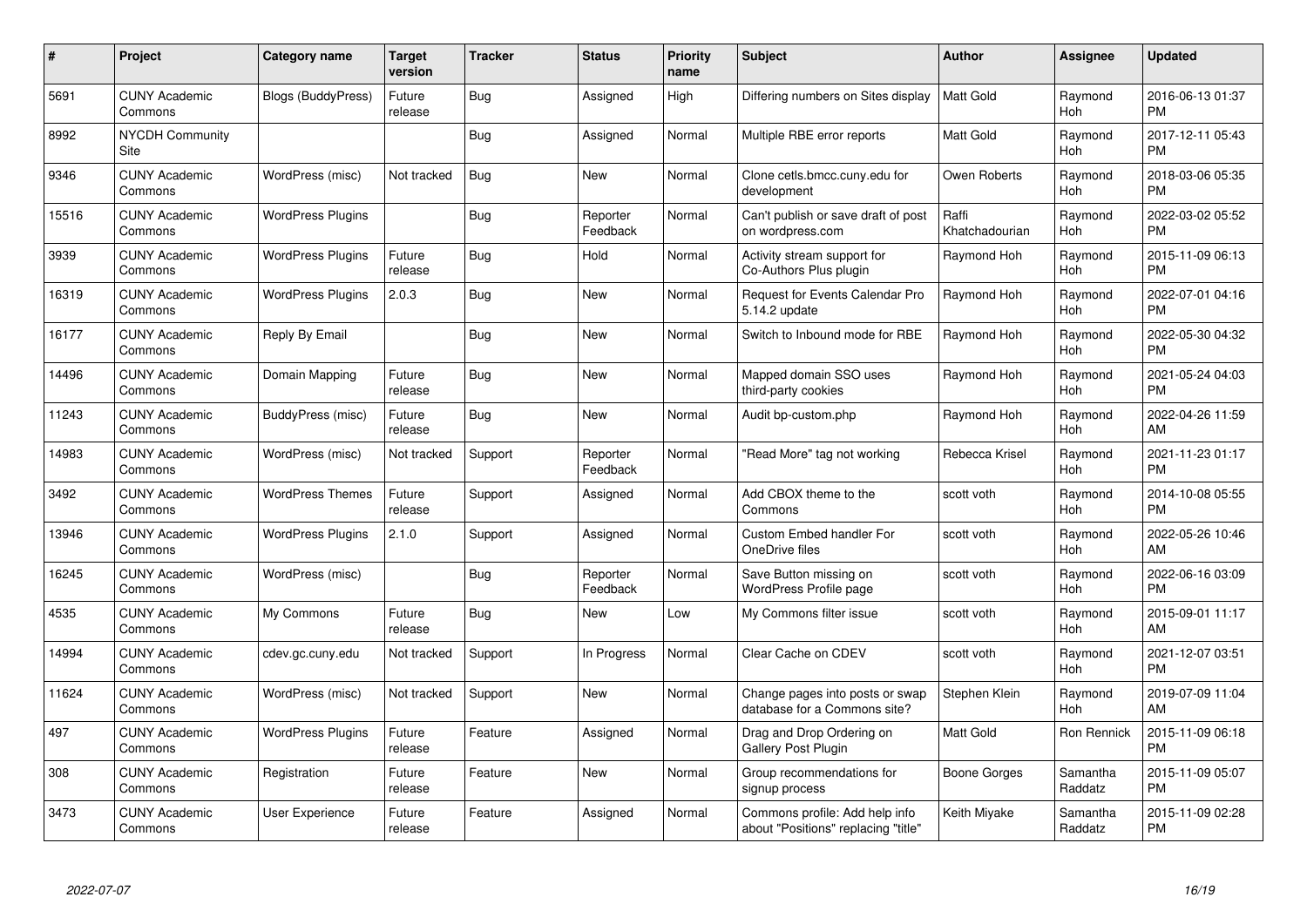| #    | Project                         | Category name           | <b>Target</b><br>version | <b>Tracker</b> | <b>Status</b>        | <b>Priority</b><br>name | <b>Subject</b>                                                                                                                                        | <b>Author</b>           | <b>Assignee</b>     | <b>Updated</b>                |
|------|---------------------------------|-------------------------|--------------------------|----------------|----------------------|-------------------------|-------------------------------------------------------------------------------------------------------------------------------------------------------|-------------------------|---------------------|-------------------------------|
| 5225 | <b>CUNY Academic</b><br>Commons | Registration            | Future<br>release        | Feature        | Assigned             | Normal                  | On-boarding Issues                                                                                                                                    | Luke Waltzer            | Samantha<br>Raddatz | 2016-02-12 02:58<br><b>PM</b> |
| 5317 | <b>CUNY Academic</b><br>Commons | Group Blogs             | Not tracked              | Bug            | Reporter<br>Feedback | Normal                  | Notifications of New Post Didn't<br>Come                                                                                                              | Luke Waltzer            | Samantha<br>Raddatz | 2016-03-21 10:41<br><b>PM</b> |
| 5050 | <b>CUNY Academic</b><br>Commons | Social Paper            | Future<br>release        | Feature        | New                  | Low                     | Making comments visible in SP<br>editing mode (SP suggestion #1)                                                                                      | Marilyn Weber           | Samantha<br>Raddatz | 2019-09-17 11:10<br><b>PM</b> |
| 5053 | <b>CUNY Academic</b><br>Commons | Social Paper            | Future<br>release        | Feature        | New                  | Low                     | Scrollable menu to add readers<br>(SP suggestion #4)                                                                                                  | Marilyn Weber           | Samantha<br>Raddatz | 2016-04-21 05:21<br><b>PM</b> |
| 5058 | <b>CUNY Academic</b><br>Commons | Social Paper            | Future<br>release        | Feature        | New                  | Low                     | Can there be a clearer signal that<br>even when comments have<br>already been made you add<br>comments by clicking on the side?<br>(SP suggestion #5) | Marilyn Weber           | Samantha<br>Raddatz | 2016-02-11 10:24<br><b>PM</b> |
| 5397 | <b>CUNY Academic</b><br>Commons | Social Paper            | Future<br>release        | Feature        | New                  | Normal                  | frustrating to have to<br>enable/disable in SP                                                                                                        | Marilyn Weber           | Samantha<br>Raddatz | 2016-04-20 03:39<br><b>PM</b> |
| 4986 | <b>CUNY Academic</b><br>Commons | ZenDesk                 | Not tracked              | Support        | Assigned             | Normal                  | Prepare documentation for<br>Zendesk re web widget                                                                                                    | <b>Matt Gold</b>        | Samantha<br>Raddatz | 2016-02-25 03:09<br><b>PM</b> |
| 1105 | <b>CUNY Academic</b><br>Commons | WordPress (misc)        | Future<br>release        | Feature        | Assigned             | Normal                  | Rephrase Blog Privacy Options                                                                                                                         | Matt Gold               | Samantha<br>Raddatz | 2015-11-09 06:19<br><b>PM</b> |
| 4661 | <b>CUNY Academic</b><br>Commons | <b>User Experience</b>  | Future<br>release        | Bug            | Assigned             | Normal                  | Simplify Events text                                                                                                                                  | <b>Matt Gold</b>        | Samantha<br>Raddatz | 2015-10-02 09:06<br><b>PM</b> |
| 4404 | <b>CUNY Academic</b><br>Commons | <b>Public Portfolio</b> | Future<br>release        | Design/UX      | Assigned             | Normal                  | Change color of permissions info<br>on portfolio editing interface                                                                                    | <b>Matt Gold</b>        | Samantha<br>Raddatz | 2015-08-11 05:28<br><b>PM</b> |
| 1456 | <b>CUNY Academic</b><br>Commons | Group Invitations       | Future<br>release        | Feature        | Reporter<br>Feedback | Low                     | Invite to Group Button from Profile<br>Field                                                                                                          | <b>Matt Gold</b>        | Samantha<br>Raddatz | 2015-11-09 05:59<br><b>PM</b> |
| 653  | <b>CUNY Academic</b><br>Commons | Group Blogs             | Future<br>release        | Feature        | Assigned             | Normal                  | Redesign Integration of Groups<br>and Blogs                                                                                                           | <b>Matt Gold</b>        | Samantha<br>Raddatz | 2015-11-09 05:40<br><b>PM</b> |
| 4027 | <b>CUNY Academic</b><br>Commons | Commons In A Box        | Not tracked              | Design/UX      | Assigned             | Normal                  | Usability review of CBOX update<br>procedures                                                                                                         | <b>Matt Gold</b>        | Samantha<br>Raddatz | 2015-05-11 06:36<br><b>PM</b> |
| 310  | <b>CUNY Academic</b><br>Commons | BuddyPress (misc)       | Future<br>release        | Feature        | Assigned             | Low                     | <b>Friend Request Email</b>                                                                                                                           | <b>Matt Gold</b>        | Samantha<br>Raddatz | 2015-11-09 05:08<br><b>PM</b> |
| 4235 | <b>CUNY Academic</b><br>Commons |                         | Not tracked              | Design/UX      | Assigned             | Normal                  | Explore user experience around<br>comments on forum topics vs docs                                                                                    | <b>Matt Gold</b>        | Samantha<br>Raddatz | 2015-07-21 10:23<br>AM        |
| 481  | <b>CUNY Academic</b><br>Commons | Groups (misc)           | Future<br>release        | Feature        | Assigned             | Normal                  | ability to archive inactive groups<br>and blogs                                                                                                       | Michael Mandiberg       | Samantha<br>Raddatz | 2015-11-09 05:56<br><b>PM</b> |
| 3458 | <b>CUNY Academic</b><br>Commons | Groups (misc)           | Future<br>release        | Feature        | Assigned             | Normal                  | Filter Members of Group by<br>Campus                                                                                                                  | Michael Smith           | Samantha<br>Raddatz | 2014-09-26 08:32<br><b>PM</b> |
| 5183 | <b>CUNY Academic</b><br>Commons | Social Paper            | Future<br>release        | Design/UX      | <b>New</b>           | Normal                  | Creating a new paper when<br>viewing an existing paper                                                                                                | Raffi<br>Khatchadourian | Samantha<br>Raddatz | 2016-02-02 12:09<br>PM        |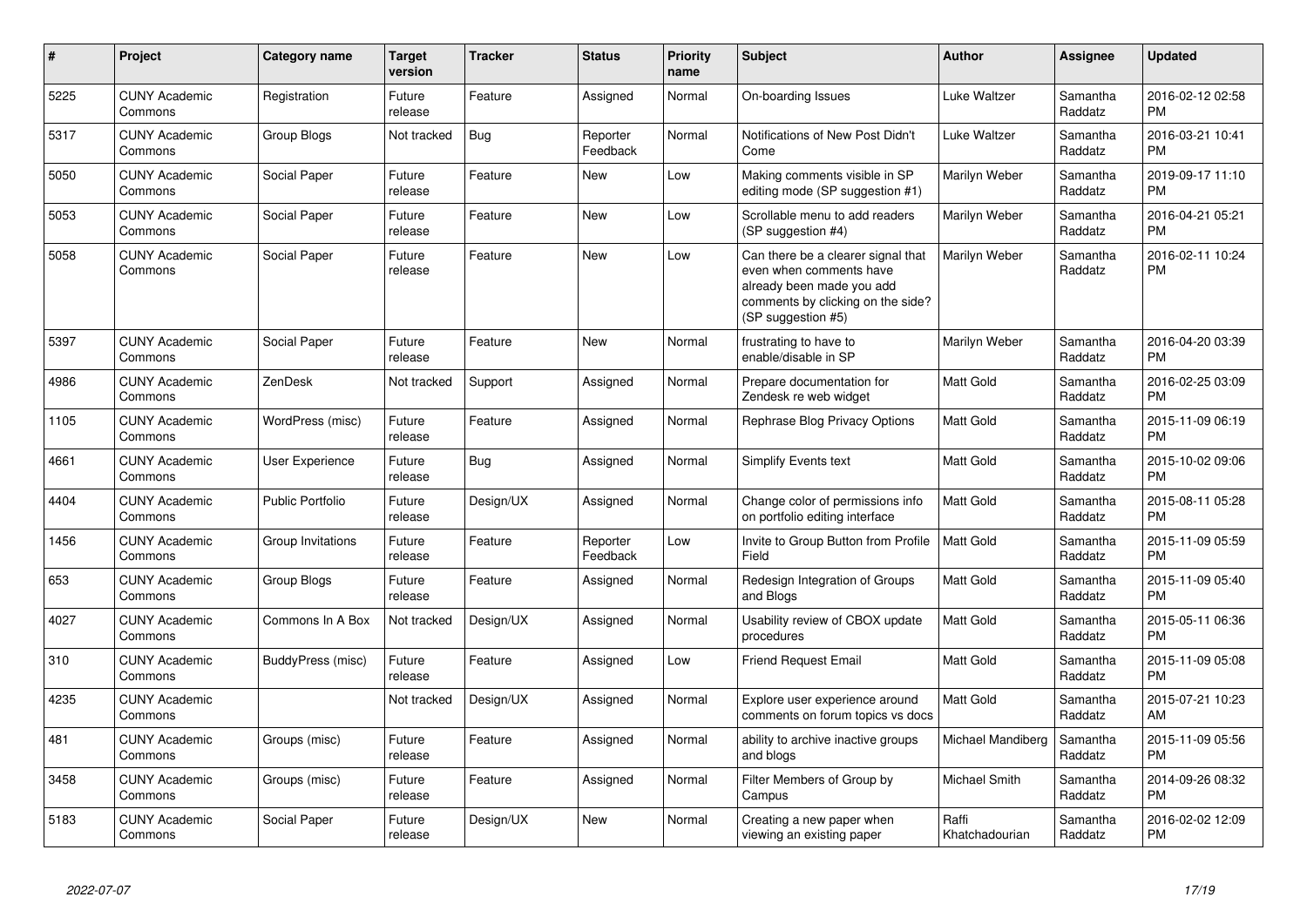| #     | Project                         | <b>Category name</b>        | <b>Target</b><br>version | <b>Tracker</b> | <b>Status</b>        | Priority<br>name | <b>Subject</b>                                                                                                                               | Author              | <b>Assignee</b>     | <b>Updated</b>                |
|-------|---------------------------------|-----------------------------|--------------------------|----------------|----------------------|------------------|----------------------------------------------------------------------------------------------------------------------------------------------|---------------------|---------------------|-------------------------------|
| 4253  | <b>CUNY Academic</b><br>Commons | <b>Public Portfolio</b>     | Future<br>release        | Design/UX      | <b>New</b>           | Normal           | Encourage users to add portfolio<br>content                                                                                                  | Samantha Raddatz    | Samantha<br>Raddatz | 2015-07-07 11:32<br>AM        |
| 4622  | <b>CUNY Academic</b><br>Commons | <b>Public Portfolio</b>     | Future<br>release        | Design/UX      | New                  | Normal           | <b>Profile Visibility Settings</b>                                                                                                           | Samantha Raddatz    | Samantha<br>Raddatz | 2015-09-21 12:18<br><b>PM</b> |
| 4221  | <b>CUNY Academic</b><br>Commons | Group Forums                | Future<br>release        | Design/UX      | Assigned             | Normal           | Add 'Number of Posts' display<br>option to Forum page                                                                                        | Samantha Raddatz    | Samantha<br>Raddatz | 2015-06-26 02:21<br><b>PM</b> |
| 4226  | <b>CUNY Academic</b><br>Commons | <b>BuddyPress Docs</b>      | Future<br>release        | Design/UX      | New                  | Normal           | Add option to connect a Doc with a<br>Group                                                                                                  | Samantha Raddatz    | Samantha<br>Raddatz | 2015-09-09 04:08<br><b>PM</b> |
| 5298  | <b>CUNY Academic</b><br>Commons |                             | Not tracked              | Publicity      | <b>New</b>           | Normal           | Survey Pop-Up Text                                                                                                                           | Samantha Raddatz    | Samantha<br>Raddatz | 2016-03-22 12:27<br><b>PM</b> |
| 10580 | <b>CUNY Academic</b><br>Commons | Information<br>Architecture | Future<br>release        | Design/UX      | New                  | Normal           | Primary nav item review                                                                                                                      | <b>Boone Gorges</b> | Sara Cannon         | 2022-06-28 01:29<br><b>PM</b> |
| 10439 | <b>CUNY Academic</b><br>Commons | Design                      | 2.1.0                    | Design/UX      | New                  | Normal           | Create Style Guide for Commons                                                                                                               | Sonja Leix          | Sara Cannon         | 2022-06-28 01:43<br><b>PM</b> |
| 2612  | <b>CUNY Academic</b><br>Commons |                             | Not tracked              | Publicity      | Assigned             | Normal           | Pinterest site for the Commons                                                                                                               | local admin         | Sarah<br>Morgano    | 2016-03-04 11:19<br>AM        |
| 3510  | <b>CUNY Academic</b><br>Commons | Publicity                   | 1.7                      | Publicity      | Assigned             | Normal           | Post on the News Blog re: 'My<br>Commons'                                                                                                    | Micki Kaufman       | Sarah<br>Morgano    | 2014-10-15 11:18<br>AM        |
| 3511  | <b>CUNY Academic</b><br>Commons | Publicity                   | 1.7                      | Publicity      | Assigned             | Normal           | Social media for 1.7                                                                                                                         | Micki Kaufman       | Sarah<br>Morgano    | 2014-10-14 03:32<br><b>PM</b> |
| 5826  | <b>CUNY Academic</b><br>Commons | <b>WordPress Plugins</b>    | Future<br>release        | Support        | Reporter<br>Feedback | Normal           | <b>Remove Subscription Options</b><br>plugin from directory                                                                                  | Sarah Morgano       | Sarah<br>Morgano    | 2016-10-21 04:14<br><b>PM</b> |
| 11883 | <b>CUNY Academic</b><br>Commons | Help/Codex                  | Not tracked              | Support        | New                  | Normal           | Need Embedding Help Page<br>Update (Tableau)                                                                                                 | Anthony Wheeler     | scott voth          | 2019-09-24 08:49<br>AM        |
| 3565  | <b>CUNY Academic</b><br>Commons | My Commons                  | Not tracked              | Documentation  | New                  | Normal           | Load Newest inconsistencies                                                                                                                  | Chris Stein         | scott voth          | 2015-11-09 01:16<br><b>PM</b> |
| 14787 | <b>CUNY Academic</b><br>Commons | Plugin Packages             | Future<br>release        | Feature        | New                  | Normal           | Creating a "Design" plugin<br>package                                                                                                        | Laurie Hurson       | scott voth          | 2022-04-27 04:56<br><b>PM</b> |
| 636   | <b>CUNY Academic</b><br>Commons | WordPress (misc)            | Not tracked              | Support        | Assigned             | Normal           | Create Lynda.com-like Table of<br>Contents for Prospective Tutorial<br>Screencasts                                                           | <b>Matt Gold</b>    | scott voth          | 2016-02-23 03:12<br><b>PM</b> |
| 6115  | <b>CUNY Academic</b><br>Commons | Publicity                   | Not tracked              | Feature        | Assigned             | Normal           | create digital signage for GC                                                                                                                | <b>Matt Gold</b>    | scott voth          | 2016-10-11 10:09<br><b>PM</b> |
| 3524  | <b>CUNY Academic</b><br>Commons | Documentation               | Not tracked              | Documentation  | Assigned             | Normal           | Post describing all you can do<br>when starting up a new blog/group                                                                          | Matt Gold           | scott voth          | 2014-10-04 12:56<br><b>PM</b> |
| 9908  | <b>CUNY Academic</b><br>Commons |                             | Not tracked              | Feature        | New                  | Normal           | Is it possible to send email<br>updates to users (or an email<br>address not on the list) for only a<br>single page AFTER being<br>prompted? | Michael Shields     | scott voth          | 2018-06-11 01:34<br><b>PM</b> |